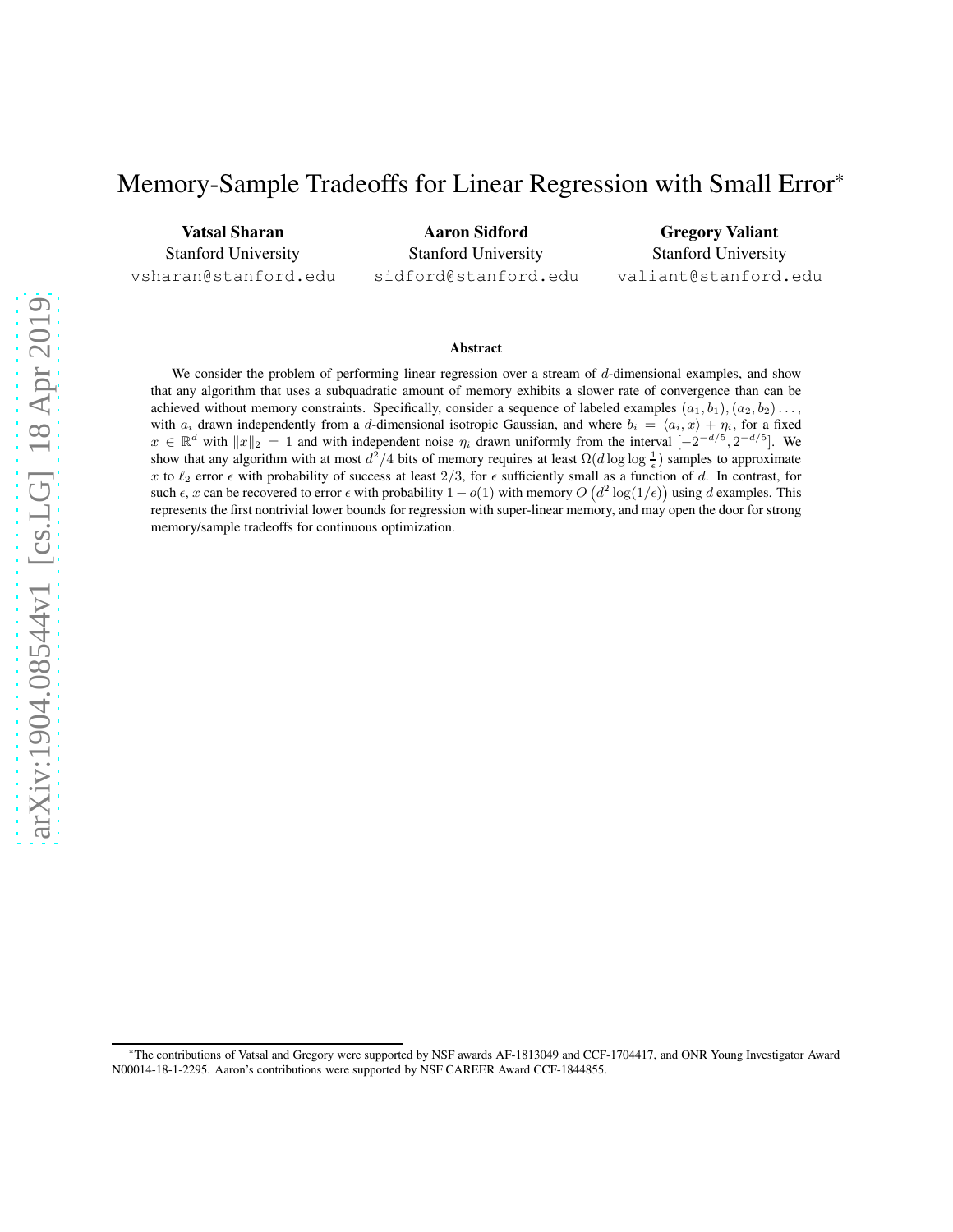## 1 Introduction

What are the implications of memory constraints on the ability to efficiently learn or optimize? As has been revealed in a recent series of striking results [\[Raz](#page-20-0), [2016,](#page-20-0) [2017,](#page-20-1) [Beame et al.,](#page-20-2) [2018,](#page-20-2) [Kol et al.](#page-20-3), [2017,](#page-20-3) [Moshkovitz and Moshkovitz,](#page-20-4) [2017,](#page-20-4) [2018](#page-20-5), [Garg et al.](#page-20-6), [2018\]](#page-20-6), for a broad class of natural learning problems over the Boolean hypercube and other finite fields, there is a sharp threshold for the amount of memory required to learn with a polynomial amount of data.

This line of work was sparked by Raz' breakthrough result [\[Raz](#page-20-0), [2016](#page-20-0)], which considered the problem of learning a parity: given access to a stream of labeled examples,  $(a_1, b_1), \ldots$ , where each  $a_i \in \{0, 1\}^d$  is drawn uniformly from the d-dimensional hypercube and  $b_i = \langle a_i, x \rangle \mod 2$  for some fixed vector x, Raz showed that any algorithm with  $o(n^2)$  memory would require an exponential number of examples to learn x (with any significant probability of success). Of course, given a quadratic amount of memory, x can be efficiently computed by taking the first  $O(n)$ examples and solving the corresponding linear system over  $\mathbb{F}_2$ . Subsequent work extended this result to a broad class of discrete learning problems, including [Raz](#page-20-1) [\[2017\]](#page-20-1), [Moshkovitz and Moshkovitz](#page-20-4) [\[2017,](#page-20-4) [2018](#page-20-5)] which generalized the results to a class of Boolean learning problems that satisfy a certain combinatorial condition, [Kol et al.](#page-20-3) [\[2017\]](#page-20-3) which extended the techniques to the problems of learning sparse parities (parities involving  $o(d)$  coordinates) which implies hardness of several other natural Boolean learning problems including learning small juntas, small decision trees, and small DNF formulae, and the works [Beame et al.](#page-20-2) [\[2018\]](#page-20-2) and [Garg et al.](#page-20-6) [\[2018](#page-20-6)] whcih strengthened the approach of [Raz](#page-20-1) [\[2017](#page-20-1)] to yield tight tradeoffs for a larger class of learning problems over finite fields, including homogeneous m-variate polynomials over  $\mathbb{F}_2$ .

For continuous, real-valued optimization and learning problems, much less is known about memory/sample tradeoffs. This is in spite of fact that the problem of learning a linear regression—the real-valued analog of learning parities—lies at the core of machine learning and is a prototypical convex optimization problem. Indeed, one of the original motivations for the conjecture that learning a parity required either a quadratic memory or exponential time, originally stated in [Steinhardt et al.](#page-20-7) [\[2016\]](#page-20-7), was the question of the memory/sample tradeoffs for linear regression.

This question of the memory/sample tradeoffs for linear regression is also extremely important from a practical perspective. Gradient-based 'first-order' methods are *the* workhorse of modern machine learning, in contrast to 'second-order' methods. This is explained by the efficiency benefit conferred by the linear memory footprint of firstorder methods as opposed to the quadratic memory requirements of second-order methods. For large-scale learning problems, this reduction in memory usage of first-order methods more than compensates for the increase in the number of iterations or datapoints processed. If methods with comparable memory usage to first-order methods (or at least significantly subquadratic) were capable of achieving similar convergence rates to second-order methods, that could have far-reaching practical implications.

The question of the memory/sample tradeoffs for linear regression is also a natural and largely unexplored frontier of continuous optimization research. There is classic line of research which has proven information theoretic lower bounds on continuous optimization [\[Nemirovski and Yudin,](#page-20-8) [1983,](#page-20-8) [Nesterov](#page-20-9), [2014](#page-20-9), [Bubeck,](#page-20-10) [2015\]](#page-20-10) in a restricted oracle model where the input real-valued function can only be queried via black box queries to an oracle that returns local information about the function, e.g. function values, gradients, etc. Given only mild regularity assumptions on a function, e.g. Lipschitz continuity, smoothness, convexity, etc., proving tight bounds on the number of queries to an oracle needed to approximately minimize a function is well-studied and has been a driving force behind the development of modern optimization theory. While there is some work studying the effect of parallelism on these lower bounds [\[Nemirovski,](#page-20-11) [1994](#page-20-11), [Balkanski and Singer,](#page-20-12) [2018,](#page-20-12) Diakonikolas and Guzmán, [2018\]](#page-20-13), we are unaware of previous work proving gaps between the query complexity of optimization problems under differing memory constraints.

In this work, we provide the first nontrivial memory/sample tradeoffs for linear regression which apply in the regime where the available memory is significantly larger than what would be required to store each datapoint to high precision.

**Theorem [1.](#page-8-0)** Consider a sequence of labeled examples  $(a_1, b_1), (a_2, b_2) \ldots$ , with  $a_i$  drawn independently from a d*dimensional isotropic Gaussian with an identity covariance matrix, and where*  $b_i = \langle a_i, x \rangle + \eta_i$ , *for a fixed*  $x \in \mathbb{R}^d$ *with*  $||x||_2 = 1$  *and with independent noise*  $\eta_i$  *drawn uniformly from the interval*  $[-2^{-d/5}, 2^{-d/5}]$ *. Let*  $\epsilon = 1/d^r$  *for any* r ≤ O(d/ log d)*. Then any algorithm with at most* d <sup>2</sup>/4 *bits of memory requires at least* Ω(d log r) *samples to approximate* x to  $\ell_2$  *error*  $\epsilon$  *with probability of success at least*  $2/3$ *. In particular, for*  $\epsilon \leq 1/d^{\Omega(\log d)}$ *, this implies*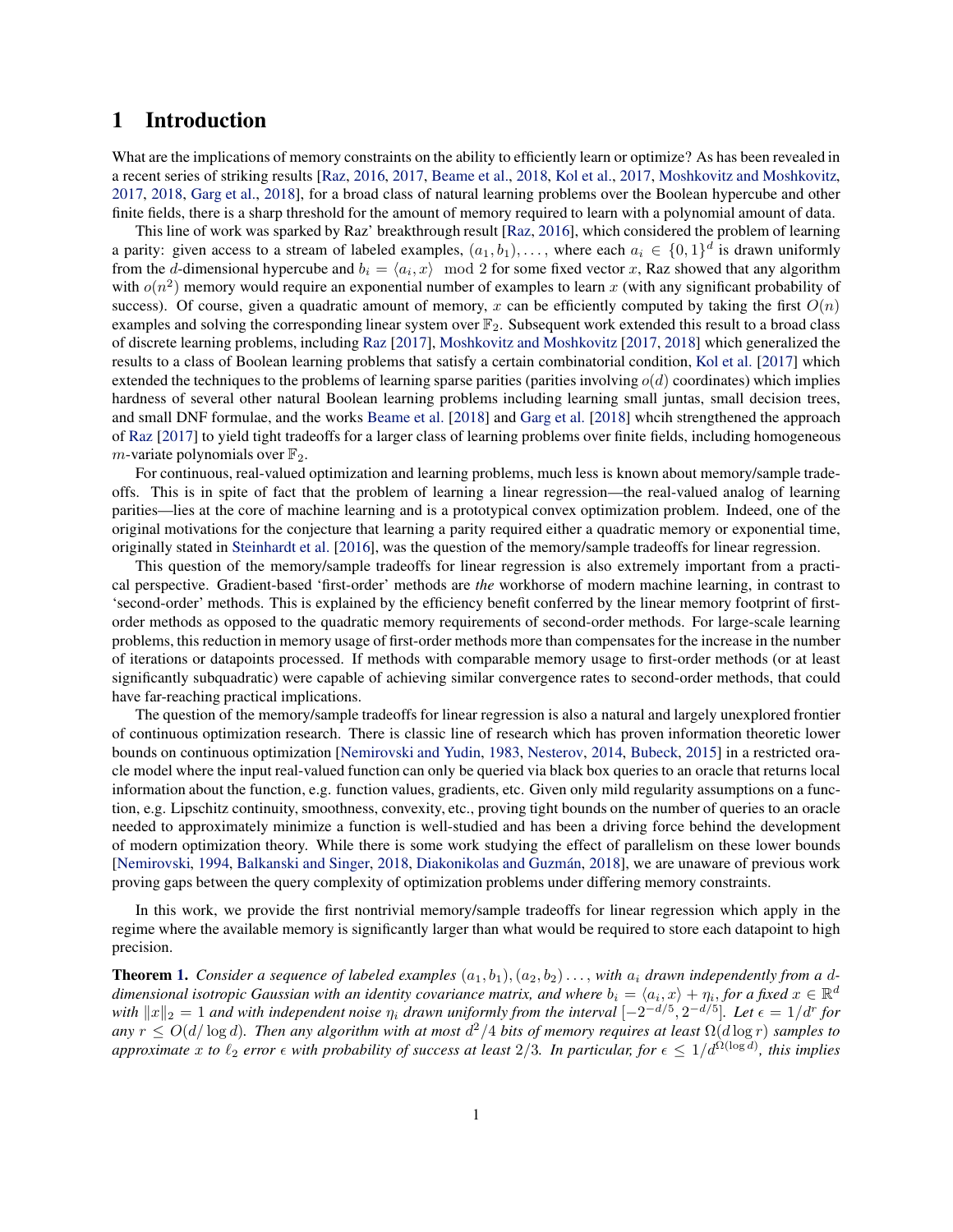that any algorithm with  $d^2/4$  bits of memory requires at least  $\Omega(d\log\log\frac{1}{\epsilon})$  samples to approximate  $x$  to error  $\epsilon$  with *probability of success at least* 2/3*.*

For comparison, note that for  $\epsilon \in [2^{-\Theta(d)}, 1/d]$ , the trivial algorithm recovers x to error  $\epsilon$  with probability  $1-o(1)$ using  $O(d^2 \log(1/\epsilon))$  bits of memory and d examples.<sup>1</sup>

### 1.1 Further Directions

Our result establishes the existence of a sharp gap in sample complexities for regression with bounded memory. Nevertheless, this still leaves a significant margin between our lower bounds on the convergence rate of bounded memory algorithms, and those achieved by the best known first-order methods which use memory  $O(d \log(1/\epsilon))$ . For example, randomized Kaczmarz [\[Strohmer and Vershynin,](#page-20-14) [2006\]](#page-20-14) can be easily shown to compute a point  $\tilde{x}$  such that  $||x - \tilde{x}||_2 \leq \epsilon$  with constant probability using  $O(d \log(1/\epsilon))$  samples and memory  $O(d \log(1/\epsilon))$ . This is the best known sample complexity for achieving error  $\epsilon$  given this amount of memory, though our lower bound leaves open the question of whether it is optimal.

Beyond tightening our result, it is also worth considering the analogous regression question in the setting where the datapoints are drawn from an ill-conditioned distribution. Both in practice, and theory, first-order methods suffer a convergence rate that degrades with the condition number. Over the past decade there has been extensive research on providing iterative methods which use sub-quadratic space and seek better dependencies on the eigenvalues of the covariance of the distribution of a. Though there have been several improvements to randomized Kaczmarz and variants of SGD in recent years [\[Hu et al.,](#page-20-15) [2009,](#page-20-15) [Lan,](#page-20-16) [2012](#page-20-16), [Ghadimi and Lan](#page-20-17), [2013,](#page-20-17) [Lee and Sidford](#page-20-18), [2013,](#page-20-18) [Frostig et al.](#page-21-0), [2015,](#page-21-0) [Liu and Wright](#page-21-1), [2016,](#page-21-1) [Needell et al.](#page-21-2), [2016,](#page-21-2) [Dieuleveut et al.](#page-21-3), [2017,](#page-21-3) [Jain et al.,](#page-21-4) [2018](#page-21-4)] the number of samples required by these methods all depend *polynomially* on some measure of eigenvalue range or conditioning of the underlying covariance matrix. This is in sharp contrast to second-order methods which can simply store  $\Theta(d)$ samples and invert an associated matrix to compute an  $\epsilon$  accurate solution with  $\Omega(d^2 \log (d\kappa/\epsilon))$  memory where  $\kappa$  is a condition number measure of the matrix.

Conjecture. *For any* κ *bounded by a polynomial of* d*, there exists a distribution* D<sup>κ</sup> *over* d*-dimensional Gaussian* distributions whose covariance has condition number  $\kappa$ , such that for  $G\leftarrow \mathcal{D}_\kappa$ , given a sequence of examples  $(a_i,b_i)$ with  $a_i$  drawn from G and  $b_i = \langle a_i, x \rangle$ , any algorithm that recovers the unit vector x to small constant  $\ell_2$  error with *constant probability either requires*  $\Omega(d^2)$  *bits of memory, or*  $d \cdot \text{poly}(\kappa)$  *examples.* 

The work of this paper may be a first step towards proving the above conjecture. We hope this paper will inspire efforts to establish strong memory/query complexity trade-offs for continuous optimization more broadly.

In a different direction, it may be worth considering the extent to which results of the form of Theorem [1](#page-8-0) apply beyond the stochastic streaming setting. Rather than considering a stream of independent examples, one could consider the analogous questions in a cell-probe setting: suppose there is a set of  $O(d)$  examples stored in read-only memory, and one is charged according to the number of times each example is 'downloaded' into working memory. What are the tradeoffs between the amount of working memory, error of the recovered linear regression, and number of 'downloads'? This setting closely corresponds to the data pipeline employed in many large scale learning settings, and any strong results in this setting would be extremely interesting.

It is worth noting that, even in the setting of learning parities, the stochasticity of the examples is essential to the exponential sample complexity of memory-constrained algorithms. Analogous results are not true in the above cell-probe model. For example, given  $O(n)$  examples stored in read-only memory, there exists a successful learning algorithm for the parity problem with  $O(n)$  working memory that uses  $poly(n)$  runtime and cell-probes [\[Kong,](#page-21-5) [2018\]](#page-21-5) (though, to the best of our knowledge, it is not known if there is a successful learning algorithm for the real-valued regression problem which uses  $O(n)$  working memory and  $poly(n)$  cell-probes). Still, establishing any nontrivial gap between memory-constrained and unconstrained learning (for either the real-valued regression or parity problems) in the cell-probe setting would be exciting, though may be quite difficult.

<sup>&</sup>lt;sup>1</sup>This follows from the fact that the condition number of the system with d examples is at most  $1/poly(d)$  with high probability, and hence we can solve the system to accuracy  $\epsilon$  by doing all computations with  $O(\log(d/\epsilon)) = O(\log(1/\epsilon))$  bits of precision, for  $\epsilon \leq 1/d$ .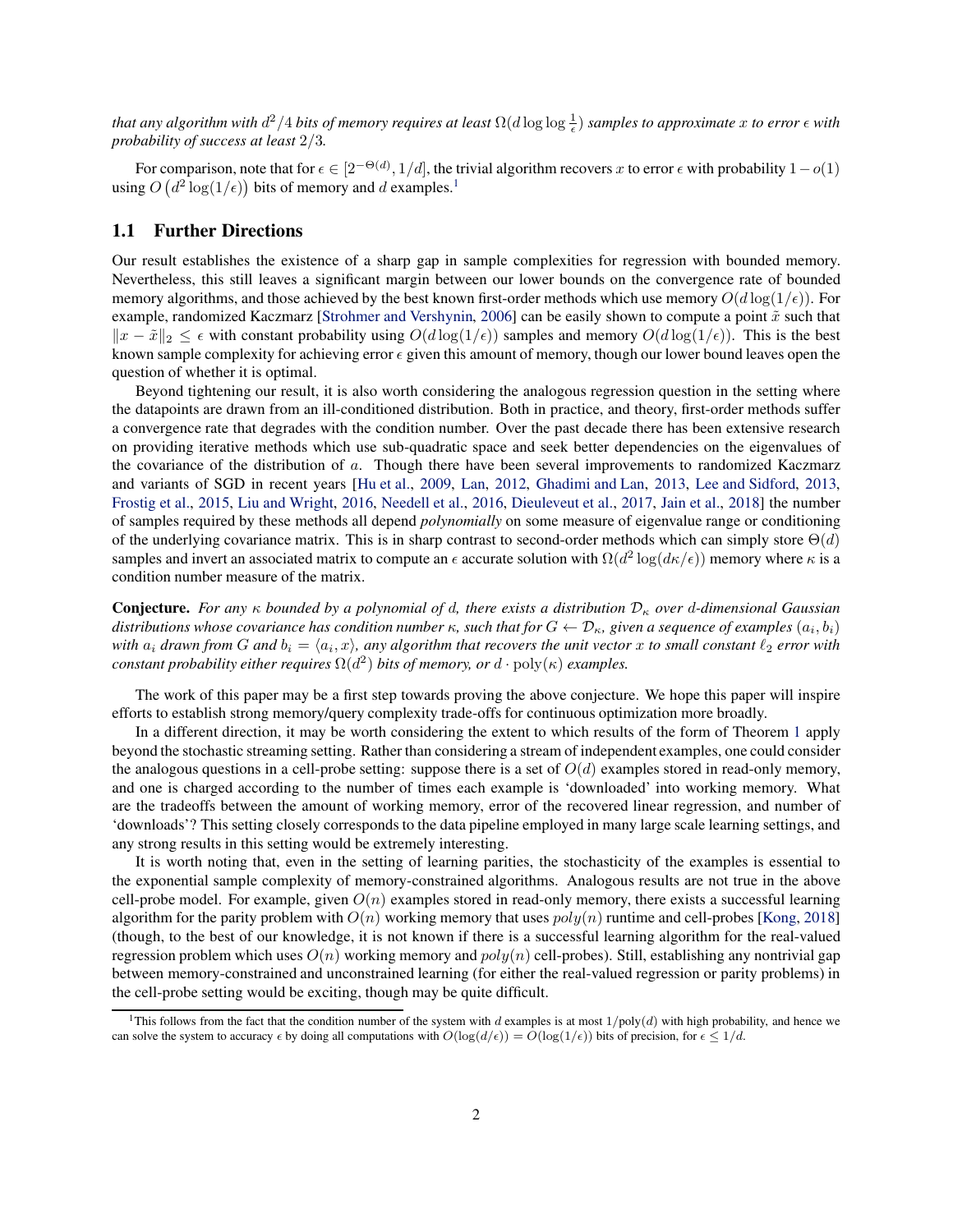### 1.2 Related Work

A number of recent works have examined learning problems such as sparse linear regression [\[Steinhardt and Duchi,](#page-21-6) [2015\]](#page-21-6) and detecting correlations [\[Shamir,](#page-21-7) [2014,](#page-21-7) [Dagan and Shamir,](#page-21-8) [2018\]](#page-21-8) under information constraints such as limited memory or communication constraints. These results usually develop information-theoreticinequalities [\[Braverman et al.,](#page-21-9) [2016,](#page-21-9) [Steinhardt et al.](#page-20-7), [2016,](#page-20-7) [Dagan and Shamir,](#page-21-8) [2018](#page-21-8)] to show that unless a set of parties exchange a minimum amount of information, they cannot solve the learning problem—with the memory bound following as a consequence of the communication lower bound. At a high level, the idea is to show that if the learning problem requires distinguishing between a set of k distributions, and if the distributions are sufficiently uncorrelated, then at least  $\Omega(k)$ bits of communication are needed to solve the learning problem. While initial results only obtained lower bounds for settings where the memory budget is less than the size of each data point, the recent work [Dagan and Shamir](#page-21-8) [\[2018\]](#page-21-8) circumvented this barrier and showed strong lower bounds for detecting correlations for natural distributions under information constraints.

Many of these information theoretic tools seem to break down for learning problems such as parity learning where communication lower bounds do not directly give meaningful memory bounds. Hence these settings require explicitly taking into account the memory constraint of the algorithm; the recent line of work discussed in the introduction, starting with [Raz](#page-20-0) [\[2016\]](#page-20-0) achieves sharp lower bounds for memory-bounded learning by directly analyzing the structure of width-bounded branching programs for these problems [\[Raz,](#page-20-1) [2017](#page-20-1), [Kol et al.,](#page-20-3) [2017](#page-20-3), [Moshkovitz and Moshkovitz,](#page-20-4) [2017,](#page-20-4) [2018,](#page-20-5) [Beame et al.](#page-20-2), [2018](#page-20-2), [Garg et al.,](#page-20-6) [2018\]](#page-20-6). Our work directly builds on the analysis framework developed in [Raz](#page-20-1) [\[2017\]](#page-20-1), and extended in [Beame et al.](#page-20-2) [\[2018\]](#page-20-2) and [Garg et al.](#page-20-6) [\[2018](#page-20-6)], with the crucial difference that the geometry of the continuous space corresponding to linear regression lacks many of the combinatorial properties that are leveraged in the analysis of these prior works.

There is also a large literature on memory lower bounds for streaming algorithms (for e.g. [Alon et al.](#page-21-10) [\[1999](#page-21-10)], [Bar-Yossef et al.](#page-21-11) [\[2004\]](#page-21-11), although these are mostly for non-learning problems and assume that the input stream is constructed in an adversarial fashion.

On the optimization side, there is a long history of proving information theoretic lower bounds on optimization methods. These results typically show that given a type of restricted local oracle to access the input, i.e. an oracle which only returns information about values, gradients, higher derivatives, separation oracles, etc., lower bounds can be formally proven on the number of queries needed to approximately minimize the function. Such results date back early work of [Nemirovski and Yudin](#page-20-8) [\[1983\]](#page-20-8) on the oracle complexity of optimization and there are too many results to do a complete review (see [Nesterov](#page-20-9) [\[2014](#page-20-9)], [Bubeck](#page-20-10) [\[2015](#page-20-10)] for more recent surveys). Key results in this broad area of research include, tight oracle bounds known for computing approximate minimizer of smooth convex functions given a gradient oracle [\[Nemirovski and Yudin](#page-20-8), [1983,](#page-20-8) [Nesterov,](#page-20-9) [2014,](#page-20-9) [Bubeck,](#page-20-10) [2015](#page-20-10)] even when randomization is allowed [\[Woodworth and Srebro,](#page-21-12) [2016\]](#page-21-12), tight oracle bounds known for computing approximate minimizer of Lipschitz convex function given by a subgradient oracle [\[Braun et al.](#page-21-13), [2017,](#page-21-13) [Nemirovski and Yudin](#page-20-8), [1983,](#page-20-8) [Nesterov,](#page-20-9) [2014\]](#page-20-9), and even tight oracle bounds for computing critical points, that is points of small gradient, for smooth nonconvex functions given by a gradient oracle [\[Nesterov,](#page-21-14) [2012,](#page-21-14) [Cartis et al.](#page-21-15), [2012](#page-21-15), [2017](#page-21-16), [Carmon et al.](#page-21-17), [2017a](#page-21-17)[,b\]](#page-21-18). There has also been extensive research on the oracle complexity of stochastic optimization [\[Nemirovski and Yudin,](#page-20-8) [1983,](#page-20-8) [Devolder et al.,](#page-22-0) [2013,](#page-22-0) [2014,](#page-22-1) [Shamir](#page-22-2), [2013](#page-22-2), [Duchi et al.,](#page-22-3) [2015](#page-22-3)] and work on the tradeoff between oracle complexity and parallelism for nonsmooth optimization with a subgradient oracle [\[Nemirovski,](#page-20-11) [1994,](#page-20-11) [Balkanski and Singer,](#page-20-12) [2018,](#page-20-12) [Diakonikolas and Guzm´an,](#page-20-13) [2018\]](#page-20-13). However, to the best of the authors knowledge the problem of memory / query complexity tradeoffs for real-valued continuous optimization has been largely unexplored.

## 2 Setup and Proof Overview

In this section, we provide an overview of our proof approach. We begin by describing the notation and formalism we will use in analyzing the branching program representing a memory-bounded learning algorithm.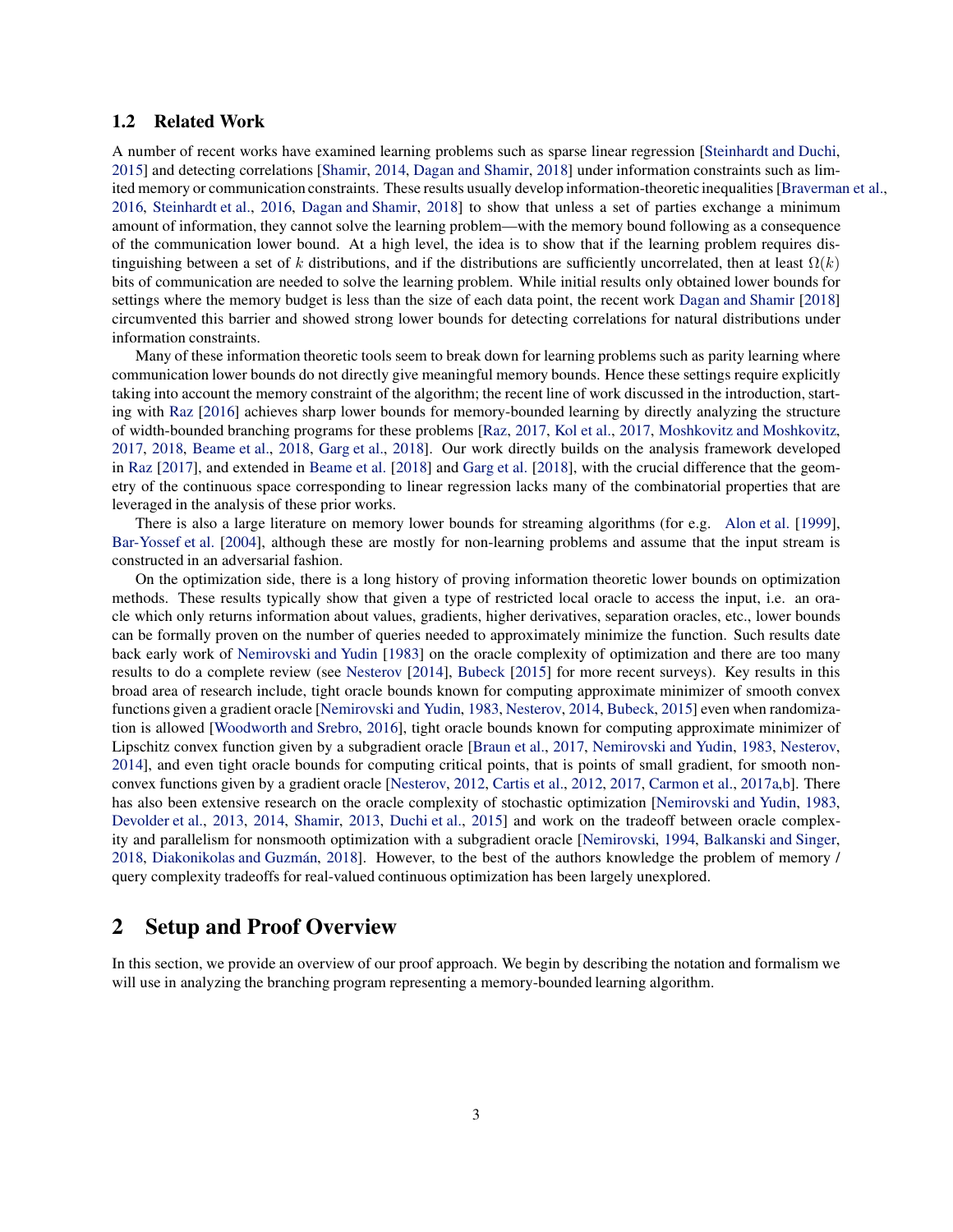#### Branching Programs for Learning

We model the learner by a branching program B. A branching program is a general non-uniform model for space bounded computation. The branching program has  $m$  layers, corresponding to  $m$  time steps, with each layer having at most w vertices, where w denotes the *width* of B. Each vertex of B corresponds to a memory state, and a branching program with width w corresponds to an algorithm with memory usage  $\log_2 w$ . A vertex with no outgoing edges is called a *leaf*, and all vertices in the last layer are leaves (though there may be additional leaves). Each non-leaf vertex v has an associated transition function  $f_v : \mathbb{R}^d \times \mathbb{R} \to [w]$ , representing the mapping from an example  $(a, b)$  to a vertex in the next layer. Without loss of generality, we may assume that these transition functions are deterministic, as randomization cannot improve the probability of success.<sup>2</sup> To be consistent with the literature on branching programs, we will refer to this transition function as a series of 'edges' indexed by the (infinite number of) potential examples  $(a, b)$ . Finally, each leaf vertex, v, of the branching program is labeled by a *label*,  $\tilde{x}(v)$ , representing the output value that the corresponding algorithm would produce on the sequence of examples that led to vertex  $v$ .

The success probability of the branching program B for a specified accuracy parameter  $\epsilon$  is the probability that  $\|\tilde{x} - x\|_2 \leq \epsilon$ , where  $\tilde{x}$  is the vector returned by B, and the probability is with respect to the randomness in the sequence of examples and choice of the true  $x$ .

#### Setup

We consider branching programs whose goal is to learn some true  $x \in \mathbb{R}^d$  with  $||x||_2 = 1$  to  $\ell_2$  error  $\epsilon$ , in the setting where x is drawn uniformly at random from the  $d$  dimensional unit sphere. At every time step, a  $d$ -dimensional vector a is sampled from  $N(0, I_d)$ , and the branching program is given a and the (noisy) inner product  $b = a^T x + \eta$ , where the noise  $\eta$  is sampled from  $U[-\delta, \delta]$  for  $\delta = 2^{-d/5}$ . The addition of this noise facilitates the analysis, and we could have equivalently assumed that the true inner product  $a^T x$  is discretized according to some exponentially small discretization error  $\delta$ . Note that as long as the goal is to estimate x up to accuracy  $\epsilon \ge 2^{-\gamma d}$  for a small constant  $\gamma$ , the small uniform noise or discretization does not create any information theoretic obstacles.

#### Proof Overview

Our proof follows and builds on the recent analytic framework for showing time-space lower bounds developed in [Raz](#page-20-1) [\[2017\]](#page-20-1), and further extended in [Beame et al.](#page-20-2) [\[2018\]](#page-20-2) and [Garg et al.](#page-20-6) [\[2018\]](#page-20-6). The analysis in our case is complicated by the fact that the gap in the sample complexity of first order and second order methods for regression on wellconditioned matrices is not very large, and depends on the desired error  $\epsilon$ . To capture this dependence of the sample complexity on  $\epsilon$ , we divide the branching program into multiple *stages*, where a stage is a group of consecutive layers of the branching program. Each stage will intuitively correspond to the branching program reducing the  $\ell_2$  error of the estimate of x by a factor of two. We will argue that each of these stages cannot be too short if the algorithm has small memory. We now sketch the proof, describing the high-level framework of [Raz](#page-20-1) [\[2017](#page-20-1)] and how we adapt it to our setup.

As in [Raz](#page-20-1) [\[2017\]](#page-20-1), we define a truncated computation path  $\mathcal T$  which follows the computation path of the branching program B, but may stop before reaching a leaf vertex. The conditions under which  $\tau$  stops before reaching a leaf vertex will depend on the stage of the branching program which  $\tau$  is in. For any vertex v in the branching program, let  $\mathbb{P}_{x|y}$  be the posterior distribution of x conditioned on being at v. We will quantify the progress made by a vertex v towards learning x by the  $\ell_2$  norm  $\|\mathbb{P}_{x|v}\|_2$  of the posterior distribution  $\mathbb{P}_{x|v}$  of v, note that a large norm indicates a concentrated posterior with an accurate estimate of  $x$ . The truncated path  $\tau$  stops at any *significant* vertex  $s$  where  $\|\mathbb{P}_{x|s}\|_2$  is larger than some threshold, where the threshold is chosen as a function of the stage of the branching program being analyzed. Intuitively, if  $\|\mathbb{P}_{x|s}\|_2$  is larger than a given threshold, then  $\mathcal T$  has more information about x then we expect it to have at that stage. Most of the effort in [Raz](#page-20-1) [\[2017](#page-20-1)] and in our work goes into ensuring that the probability of any significant vertex is small enough that the probability of  $\tau$  stopping due to reaching a significant vertex is small.

 ${}^{2}$ This can be easily seen by noting that any branching program with randomized transitions can be converted to a deterministic one by iteratively derandomizing each vertex by replacing its randomized transition function with the deterministic one that select the transition that maximizes the probability of success (breaking ties arbitrarily), where the probability is taken over the randomization in the subsequent examples and whatever randomization remains in the transition functions corresponding to other vertices.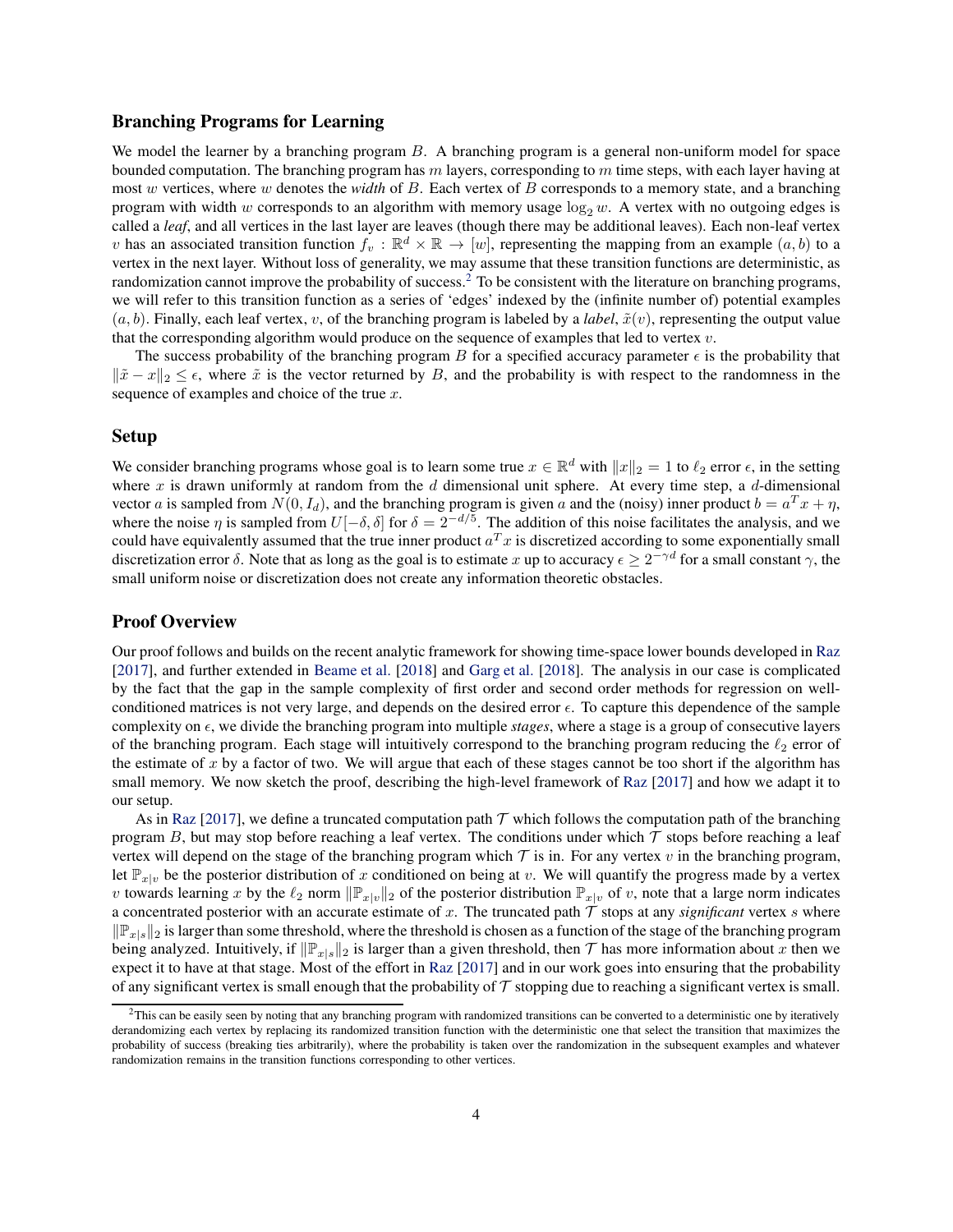We now sketch the argument for showing that the probability of reaching a significant vertex,  $s$ , is small, for any stage  $B_t$  of the branching program B. Let  $L_i$  denote the set of all vertices in the *i*th layer of the *t*-th stage  $B_t$ . The following potential function tracks the progress which the i-th layer of  $B_t$  has made towards a fixed significant vertex s in  $B_t$ ,

$$
\mathcal{Z}_i = \sum_{v \in L_i} \Pr(v) \cdot \langle \mathbb{P}_{x|v}, \mathbb{P}_{x|s} \rangle^{d/2}.
$$

We claim that if  $\mathcal{Z}_i$  is small and the significant vertex s lies in the i-th layer of  $B_t$ , then the probability of s must also be small. This follows because we define significant vertices as those for which  $\|\mathbb{P}_{x|s}\|_2$  is large, and if s is in the *i*th layer then  $\mathcal{Z}_i \geq \Pr(s) \cdot ||\mathbb{P}_{x|s}||_2^d$ . Hence our goal will be to show that  $\mathcal{Z}_i$  is small. Note that raising to the power of  $d/2$  in our expression for  $\mathcal{Z}_i$  allows us to show that the probability of significant vertices is small enough that we can do a union bound over all vertices in the branching program, and  $d/2$  is the largest power to which we can raise while keeping the contribution of the low probability events small.

We prove that  $\mathcal{Z}_i$  is small via an induction argument. We first show that  $\mathcal{Z}_0$  must be small, as the previous stage  $B_{t-1}$  of the branching program could not have made too much progress. We next show that  $\mathcal{Z}_{i+1}$  cannot be much larger than  $\mathcal{Z}_i$ . To show this, we introduce another potential which tracks how much progress any edge  $e$  of the branching program has made towards s. Let  $\mathbb{P}_{x|e}$  be the posterior distribution of x conditioned on the event of traversing edge e in the branching program. Let  $\Gamma_i$  denote the set of all edges from the  $(i-1)$ -th layer to the *i*-th layer of the t-th stage  $B_t$  of the branching program, and let  $p(e)$  be the p.d.f. of the distribution over edges evaluted at edge  $e$ . For any  $i$ , we define the potential,

$$
\mathcal{Z}'_i = \int_{e \in \Gamma_i} p(e) \cdot \langle \mathbb{P}_{x|e}, \mathbb{P}_{x|s} \rangle^{d/2} de.
$$

A straightforward convexity argument shows that  $\mathcal{Z}_{i+1} \leq \mathcal{Z}'_i$ . Hence the main challenge is showing that  $\mathcal{Z}'_i$  cannot be much larger than  $\mathcal{Z}_i$ . This is where our analysis differs significantly from [Raz](#page-20-1) [\[2017\]](#page-20-1) (this is also where [Beame et al.](#page-20-2) [\[2018\]](#page-20-6) and [Garg et al.](#page-20-6) [2018] differ the most from [Raz](#page-20-1) [\[2017](#page-20-1)]). In these previous works which concern learning over finite fields, the learning problem is viewed as a certain matrix, and properties of this matrix are used to show that  $Z'_i$  cannot be much larger than  $Z_i$ . It is worth noting that in these settings, it is possible to argue that the example in the next time step looks almost random to the branching program if it does not have significant knowledge about the answer, and then use this to show that the branching program cannot make too much progress when it gets an example. In our case though, first-order methods which require only linear memory *can* learn x up to non-negligible error with only linear sample complexity, hence the examples do not have as much randomness. Also, as we work over continuous spaces we lack the combinatorial properties that enables the analysis in the previous works to go through, and need to develop different tools.

We now sketch our argument for showing that  $\mathcal{Z}'_i$  cannot be much larger than  $\mathcal{Z}_i$ . For intuition, we first describe the argument as it would pertain to the branching program corresponding to the linear memory, first-order method for regression. At a high level, by the end of the t-th stage of this branching program, the algorithm has learned x up to error roughly  $\epsilon_t = 1/2^t$ , and the posterior  $\mathbb{P}_{x|v}$  of a vertex v in this stage roughly corresponds to a spherical Gaussian with standard deviation  $\epsilon_t$  in every direction. A target significant vertex, s, in the t-th stage will have posterior  $\mathbb{P}_{x|s}$  roughly corresponding to another spherical Gaussian, but with standard deviation  $\epsilon_t/2$  in every direction. This significant vertex represents a memory state that has learned significantly more than is expected of a vertex in this stage, and we will show that the probability of reaching such a vertex is small. As every example  $(a, b)$  has some small uniform noise  $\eta \sim U[-\delta, \delta]$  added to b, if the branching program is initially at vertex v and then gets the example  $(a, b)$ , the posterior  $\mathbb{P}_{x|v}$  is updated by restricting it to the thin slice of the spherical Gaussian where  $a^T x = [b - \delta, b + \delta]$ . We need to argue that this slicing does not significantly increase the inner product with the posterior  $\mathbb{P}_{x|s}$  corresponding to the smaller, target Gaussian. This holds, provided the target Gaussian does not have significantly higher probability mass in the slice to which we are restricting. This is easy to analyze in this special setting where the posteriors are spherical Gaussians, by simply analyzing the projections of the two Gaussians along a random direction  $a$ . In our actual proof, to bound the rate of progress via this argument, we cannot assume that the posteriors have such a nice form. Nevertheless, we show a concentration result that guarantees that, for any distribution with sufficiently small  $\ell_2$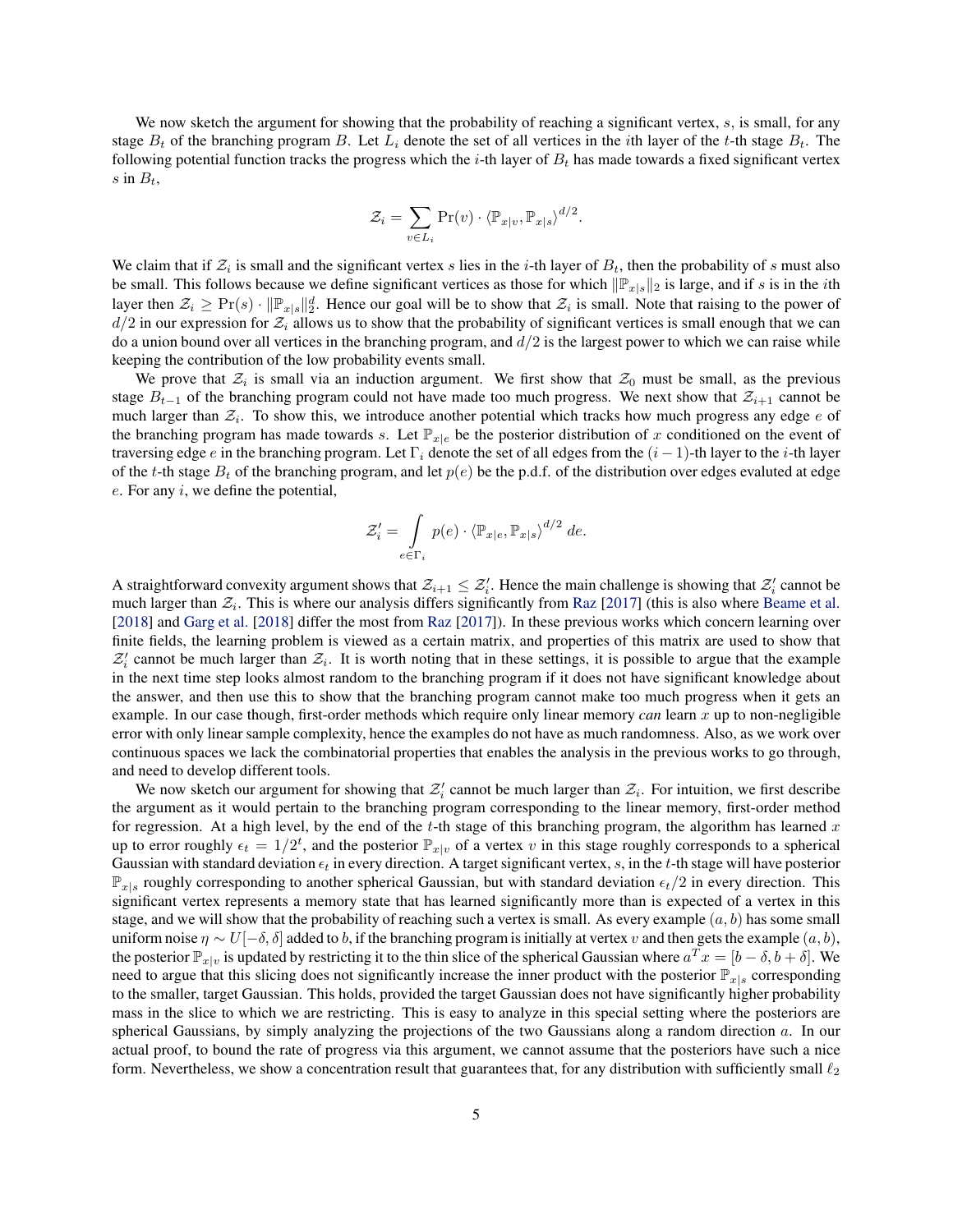norm, the projections can not behave too much worse than projections of spherical Gaussians with the corresponding  $\ell_2$  norms.

To sketch the argument more formally, we need to define some notation. We define  $f$  as the point-wise product of the distributions  $\mathbb{P}_{x|v}$  and  $\mathbb{P}_{x|s}$ , with suitable normalization. Hence for any  $x'$  on the d dimensional unit sphere,

$$
\tilde{f}(x') = \frac{\mathbb{P}_{x|v}(x') \cdot \mathbb{P}_{x|s}(x')}{\int_z \mathbb{P}_{x|v}(z) \cdot \mathbb{P}_{x|s}(z) dz}
$$

.

Let  $I_\delta(b)$  be the interval  $[b-\delta, b+\delta]$ . For any distribution f and fixed a, define  $G_{f,a}(I_\delta(b)) = \mathbb{E}_{x'\sim f} \left[ \mathbf{1}(a^T x' \in I_\delta(b)) \right]$ . Note that for a vertex v with posterior distribution  $\mathbb{P}_{x|v}$ ,  $G_{\mathbb{P}_{x|v},a}(I_\delta(b))$  is the probability mass on vectors x' which are consistent with the example  $(a, b)$ , up to the noise level  $\delta$ . With some technical work, we can approximately relate  $\langle \mathbb{P}_{x|v}, \mathbb{P}_{x|s} \rangle$  and  $\langle \mathbb{P}_{x|e}, \mathbb{P}_{x|s} \rangle$  for an edge e labelled by  $(a, b)$  as follows,

$$
\langle \mathbb{P}_{x|e}, \mathbb{P}_{x|s} \rangle \approx \langle \mathbb{P}_{x|v}, \mathbb{P}_{x|s} \rangle \cdot \frac{G_{\tilde{f},a}(I_{\delta}(b))}{G_{\mathbb{P}_{x|v},a}(I_{\delta}(b))}.
$$

Intuitively, the above relation says that the progress that the truncated path  $\tau$  makes towards some target distribution f after receiving example  $(a, b)$  depends on the ratio of the probability mass of f which is consistent with  $(a, b)$ , and that of  $\mathbb{P}_{x|v}$  which is consistent with  $(a, b)$ . Hence in order to bound  $\mathbb{E}_e[\langle \mathbb{P}_{x|e}, \mathbb{P}_{x|s} \rangle^{d/2}]$  in terms of  $\langle \mathbb{P}_{x|v}, \mathbb{P}_{x|s} \rangle^{d/2}$ , our goal will be to upper bound

$$
\mathop{\mathbb{E}}_{a,b} \Big[ \frac{G_{\tilde{f},a}(I_{\delta}(b))}{G_{\mathbb{P}_{x|v},a}(I_{\delta}(b))} \Big]^{d/2}
$$

.

Note that as  $b = a^T x + \eta$  where  $x \sim \mathbb{P}_{x|v}$ , we can show that examples  $(a, b)$  where  $G_{\mathbb{P}_{x|v},a}(I_{\delta}(b))$  is too small have small probability. Hence we can lower bound the denominator by making the truncated path  $\mathcal T$  stop if  $G_{\mathbb P_{x|v},a}(I_\delta(b))$ is too small, while still ensuring that the probability of  $T$  stopping due to this reason is small.

It is more complicated to upper bound  $\mathbb{E}_{a,b}[G_{\tilde{f},a}(I_{\delta}(b))^{\tilde{d}/2}]$ . Note that  $G_{\tilde{f},a}(I_{\delta}(b))$  is the probability mass of the distribution  $\tilde{f}$  which lies in the interval  $I_\delta(b)$  when  $\tilde{f}$  is projected onto a random direction a. The linear projection of a high-dimensional distribution onto a random direction is a well-studied topic, and it is known that under mild conditions on  $\tilde{f}$  such as bounded second moments, its projection onto a random direction is approximately Gaussian [\[Bobkov,](#page-22-4) [2003,](#page-22-5) [Anttila et al.](#page-22-5), 2003, von Weizsäcker, [1997](#page-22-6)] or a mixture of Gaussians [\[Dasgupta et al.](#page-22-7), [2006\]](#page-22-7) with high probability. However, these results typically only give an additive  $O(1/\sqrt{d})$  error guarantee for the difference between the probability mass of  $\tilde{f}$  on any interval I and that of an appropriate Gaussian on that interval (and this is tight given only second moment constraints). Note that in our case the intervals  $I_{\delta}(b)$  have exponentially small width  $\delta$ , and we care about the multiplicative approximation error, hence these  $O(1/\sqrt{d})$  additive error guarantees are not strong enough. We show that we can obtain stronger guarantees in our case by ensuring that  $\|\tilde{f}\|_2$  is small, which we guarantee by appropriate conditions on the truncated path  $\mathcal{T}$ . With a bound on  $\|\tilde{f}\|_2$ , we prove the following concentration result for projections of high-dimensional distributions onto a random direction—

<span id="page-6-0"></span>**Lemma 1.** Let  $\tilde{f}$  be a distribution over the d dimensional sphere, with  $\|\tilde{f}\|_2 \leq \frac{(100/\epsilon)^d}{C_d}$  $\frac{f(0/\epsilon)}{C_d}$  for some  $\epsilon \leq 1$ . For an *absolute constant* C *and fixed* b*,*

$$
\mathbb{E}_{a}\left[G_{\tilde{f},a}(I_{\delta}(b))^{d/2}\right] \leq (C\epsilon^{-20}\delta)^{d/2}.
$$

Finally, note that the above bound is for a fixed  $b$ , but if the branching program knows  $x$  to a small error then it also knows the inner product b for any a to a small error, hence the distribution of b is itself highly dependent on a. To get around this, we prove a version of the above lemma where b is obtained by first sampling x from  $\mathbb{P}_{x|v}$  and then adding noise  $\eta$  to  $a^T x$ . These concentration bounds may be useful beyond this work, and it may be interesting to further develop our understanding of properties of the projection of high-dimensional distributions with small  $\ell_2$  norm onto a random direction.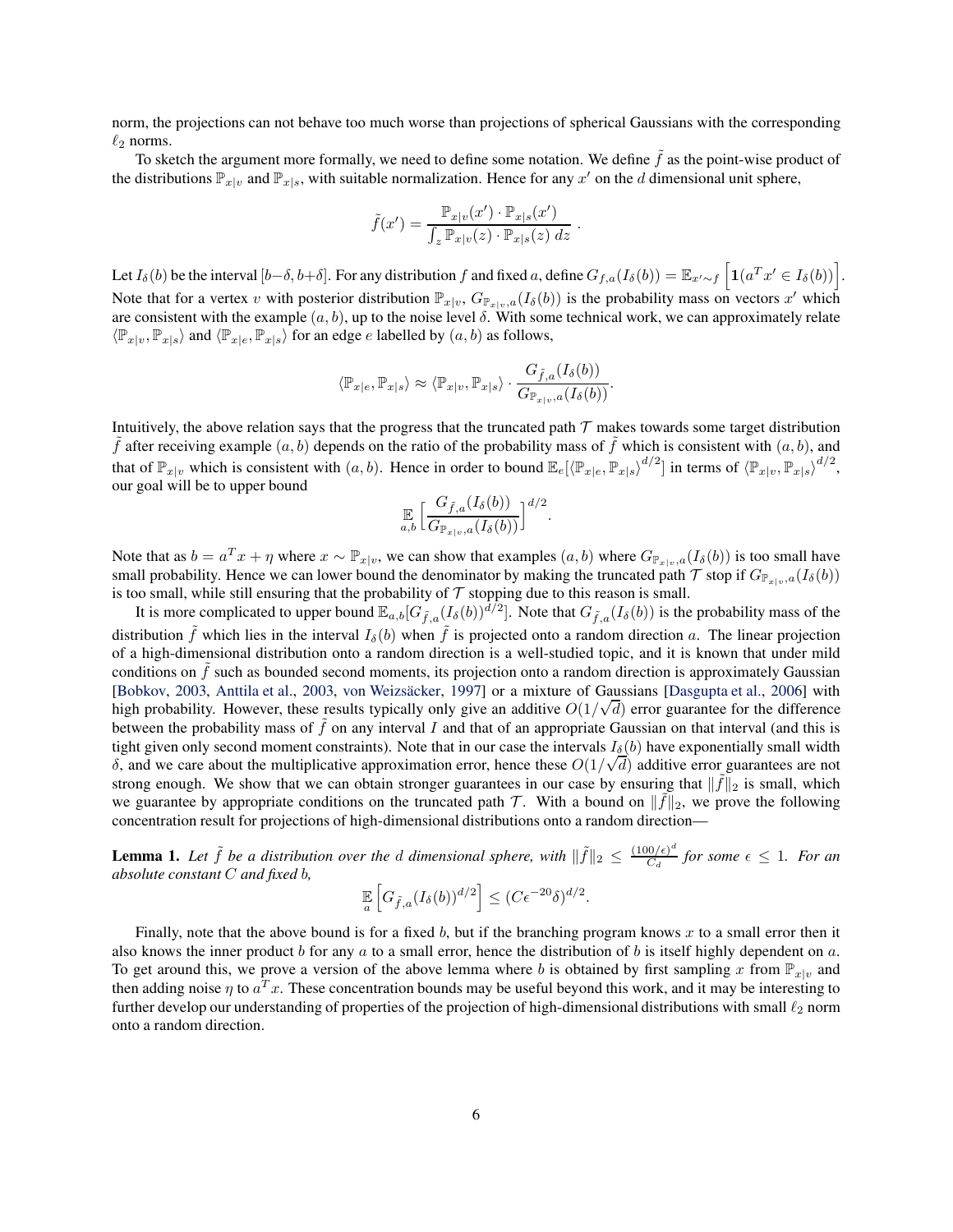## 3 Notation

Let  $S_d$  be the set of all vectors on the d-dimensional unit sphere, and  $\mathcal{U}_d$  be the uniform distribution over  $S_d$ . Hence  $U_d(x) = 1/C_d$  for all  $x \in S_d$ , for some  $C_d$  which depends on d.

Let  $E_v$  denote the event that the truncated path reaches a vertex v. For any random variable Z we denote the distribution of Z by  $\mathbb{P}_Z$ . We denote the probability of any vertex v in the branching program by  $Pr(v)$ . As the edges e of the branching program are indexed by real valued  $(a, b)$ , for any edge e we denote the p.d.f. of the distribution over all edges of the branching program evaluated at the edge  $e$  by  $p(e)$ . Let the sample at the *i*th time step be  $(a_i, b_i)$ . Recall that the distribution of  $a_i$  is  $N(0, I_d)$ , and we will denote its p.d.f. at a vector a by  $p(a)$ . Similarly, we denote the p.d.f. of b conditioned on being at vertex v and seeing example a as  $p(b|a, E_v)$ . For any function f from  $S_d \to \mathbb{R}$ , we denote by  $||f||_2$  the  $\ell_2$  norm of f with respect to the uniform distribution  $\mathcal{U}_d$  over  $\mathcal{S}_d$ ,

$$
||f||_2 = \left(\mathop{\mathbb{E}}_{x \sim \mathcal{U}_d} [f(x)^2]\right)^{1/2}.
$$

Recall from the previous section that  $G_{f,a}(I_\delta(b)) = \mathbb{E}_{x' \sim f} \left[ \mathbf{1}(a^T x' \in I_\delta(b)) \right]$  for any distribution f, where  $I_\delta(b)$ is the interval  $[b - \delta, b + \delta]$ . For notational convenience, we will subsequently denote  $G_{\mathbb{P}_{x|y},a}(I_\delta(b))$  for a vertex v by  $G_{v,a}(I_\delta(b)).$ 

## 4 Proof of Theorem [1](#page-8-0)

In this section, we formally define the stages of the branching program and the truncated computation path  $\mathcal{T}$ , and then provide a proof for Theorem [1.](#page-8-0)

#### Stages of the Branching Program

We partition the branching program B into T stages  $\{B_t : 0 \le t \le T\}$ , for some T which depends on the desired accuracy  $\epsilon$ . The tth stage  $B_t$  continues for  $m_t$  time steps, where  $m_t = \lceil \frac{c_0 d}{\log d + t} \rceil$  and  $c_0$  is an absolute constant to be determined later. We define the stages inductively. The first stage  $B_0$  consists of all vertices up until and including the  $m_0$ -th layer of the branching program B. The t-th stage  $B_t$  consists of  $(m_t + 1)$  layers beginning with and including the last layer of the previous stage  $B_{t-1}$ .

#### Truncated Path

We define the truncated path  $\mathcal T$  corresponding to the branching program B. The truncated path  $\mathcal T$  follows the same path as B, except that it sometimes stops before reaching a leaf vertex. The conditions under which the truncated path stops before reaching a leaf vertex will be different depending on the stage t. Define  $\epsilon_t = 2^{-t}$ . Intuitively,  $\epsilon_t$ determines the accuracy to which B could know x in the t-th stage. In the t-th stage  $B_t$  of B, the truncated path stops at a non-leaf vertex  $v$  for any of the following three reasons-

- 1. If v is a *significant* vertex, where  $\|\mathbb{P}_{x|v}\|_2 > \frac{(2/\epsilon_t)^d}{C_d}$  $\frac{\sqrt{\epsilon_t}}{C_d}$ .
- 2. If x belongs to the set of vectors  $Sig(v)$  which have non-trivial probability mass under  $\mathbb{P}_{x|v}(x)$ , defined as  $\text{Sig}(v) = \left\{x': \mathbb{P}_{x|v}(x') > \frac{(4/\epsilon_t)^{2d}}{C_d}\right\}$  $\frac{\left(\epsilon_t\right)^{2d}}{C_d}$ .
- 3. If the branching program is about to traverse a *bad* edge. The set  $Bad(v)$  of bad edges for the vertex v is defined as the set of edges  $(a, b)$  for which either i)  $||a||_2 \ge 2\sqrt{d}$ , or ii)  $G_{v,a}(I_\delta(b)) \le 2\delta/d^3$ .

If the truncated path  $\tau$  does not stop at a non-leaf vertex, then it follows the same path as the computation path of the branching program B. Lemma [2](#page-8-1) proved in Section [5](#page-8-2) shows that the probability of the truncated path stopping at a non-leaf vertex is small.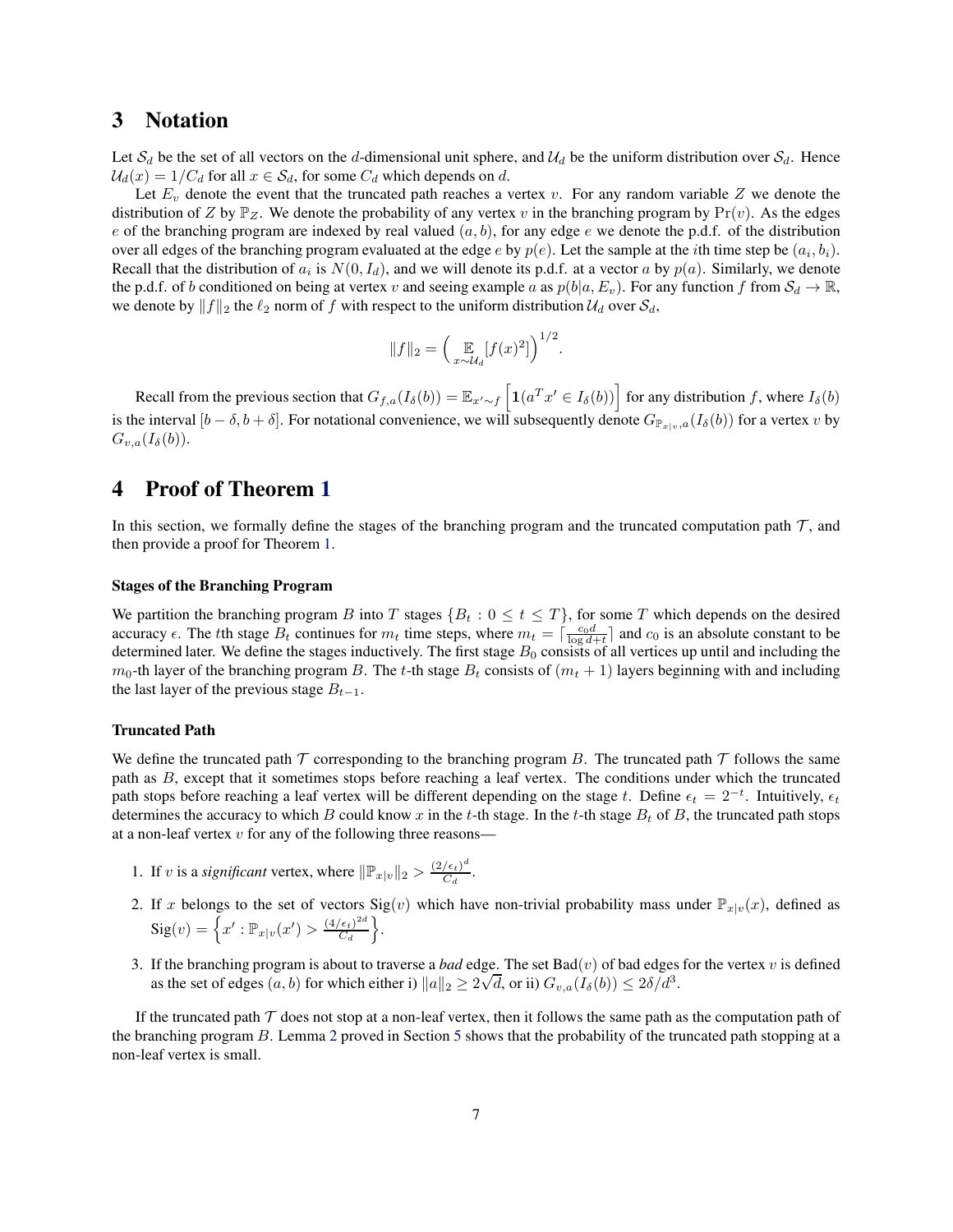<span id="page-8-1"></span>**Lemma 2.** If the number of samples  $m \leq d^{1.25}$  and the width of the branching program  $w \leq 2^{d^2/4}$ , then the *probability of*  $\mathcal T$  *stopping at a non-leaf vertex is at most*  $1/(2d)$ *.* 

To prove Lemma [2,](#page-8-1) we show that the probability of the truncated path stopping at a non-leaf vertex due to each of the three above reasons is small. Most of the effort goes into proving that the probability of stopping due to the first reason, reaching a significant vertex, is small. This is proved in Section [6.](#page-9-0) Using Lemma [2,](#page-8-1) we are now ready to prove our main theorem.

<span id="page-8-0"></span>**Theorem 1.** Let B be a branching program to find  $\tilde{x}$  :  $||x - \tilde{x}||_2 \leq \epsilon$ , where  $\epsilon = 1/d^r$  for some  $r \leq O(d/\log d)$ . For *a small absolute constant* c*, if* B *has length at most* cd log r *and width at most* 2 d 2 /4 *, then the success probability of*  $B$  *is at most*  $1/d$ .

**Proof.** We partition the branching program into T stages and consider the truncated path  $\mathcal{T}$ . We first bound the number of stages T required to do the partition if  $m \leq cd \log r$ . We claim that  $T \leq (r/40) \log d$ . As the t-th stage consists of  $\lceil \frac{c_0d}{\log d+t} \rceil$  steps, the number of steps in  $T = (r/40) \log d$  stages can be lower bounded as follows,

$$
\sum_{t=1}^{(r/40)\log d} \left\lceil \frac{c_0 d}{\log d + t} \right\rceil \ge c_0 d \sum_{t=\log d}^{(r/40)\log d} \frac{1}{\log d + t} \ge \frac{c_0 d}{2} \sum_{t=\log d}^{(r/40)\log d} \frac{1}{t}
$$

$$
\ge \frac{c_0 d}{2} \log \left( \frac{r \log d}{40 \log d} \right) \ge \frac{c_0 d \log r}{100}.
$$

Hence taking  $c = c_0/100$ , the number of stages T in cd log r steps is at most  $(r/40)$  log d. Note that if T does not stop before reaching a leaf, then it follows the same path as the branching program B. By Lemma [2,](#page-8-1) the probability that  $\mathcal T$ stops before reaching a leaf is at most  $1/(2d)$ . Hence we now only need to bound the probability that a non-significant leaf v of T outputs  $\tilde{x}$  such that  $||x - \tilde{x}||_2 \leq \epsilon$ . However, for a non-significant leaf v we know that  $||\mathbb{P}_{x|v}||_2 \leq \frac{(2/\epsilon_T)^d}{C_d}$  $\frac{\epsilon_T}{C_d}$ . Further, the following lemma (proved in Section [7\)](#page-17-0) shows that this condition implies that the probability of  $v$  outputting an  $\epsilon$  accurate answer is small.

<span id="page-8-3"></span>**Lemma 3.** Let f be a distribution over the d dimensional sphere  $S_d$ , with  $||f||_2 \leq \frac{(2/\epsilon)^d}{C_d}$  $\frac{\partial f(\epsilon)}{\partial d}$  for some  $\epsilon \leq 0.01$ . Then for *any*  $x \in S_d$ ,

$$
\Pr_{x \sim f} \left[ x : \|x - \tilde{x}\|_2 \le \epsilon^{40} \right] \le 2^{-d/2}.
$$

Now for  $T = (r/40) \log d$ ,  $\epsilon_T = 1/d^{r/40}$ . Hence by Lemma [3,](#page-8-3) the probability that a non-significant leaf v outputting an  $1/dr$  accurate answer is at most  $2^{-d/2}$ . By a union bound over the probability of the truncated path stopping before a non-leaf vertex and the probability of a non-significant leaf outputting a valid answer, the probability of B outputting an  $1/d^r$  accurate answer is at most  $1/d$ . Е

## <span id="page-8-2"></span>5 Bounding the Probability of the Truncated Path Stopping Early

In this section, we show that the probability the truncated path  $\tau$  stop sat a non-leaf vertex is small. Lemma [4](#page-8-4) shows that probability of  $\mathcal T$  stopping because of the first reason (reaching a significant vertex) is small. Most of the remainder of the paper will be devoted to proving Lemma [4.](#page-8-4)

<span id="page-8-4"></span>**Lemma 4.** If the total number of stages  $T \n\t\le d^{1.25}$  and the width of the branching program  $w \le 2^{d^2/4}$ , then the probability that  ${\cal T}$  reaches a significant vertex in any stage is at most  $2^{-d}$ .

Lemma [5](#page-8-5) and Lemma [6](#page-9-1) show that the probability of the truncated path  $\mathcal T$  stopping due to reasons (2) and (3) respectively is small.

<span id="page-8-5"></span>Lemma 5. *If* v *is not a significant vertex of* B*, then*

$$
\Pr[x \in Sig(v)|E_v] \le 2^{-2d}.
$$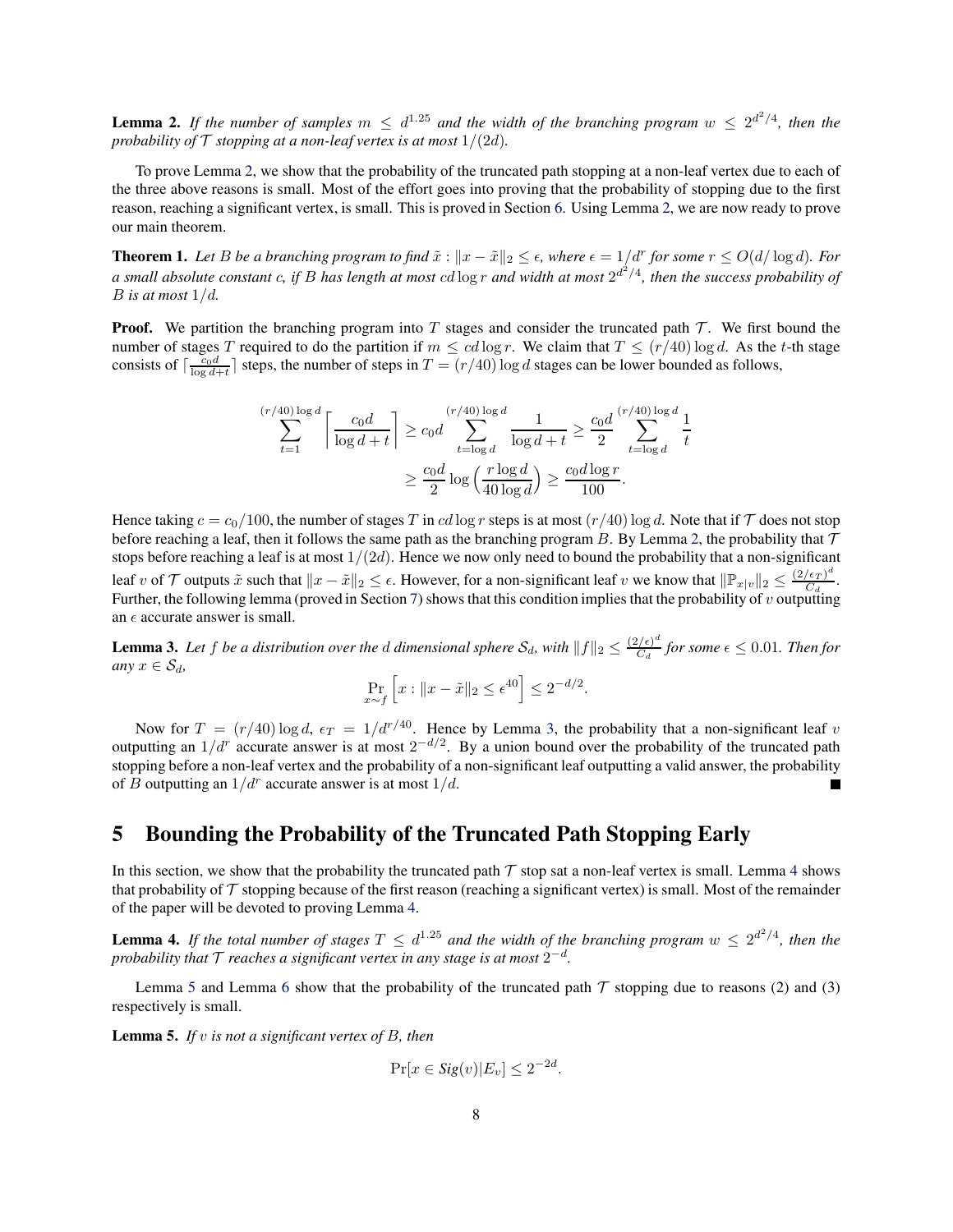**Proof.** Assume v is in the t-th stage in the branching program. Since v is not a significant vertex,

$$
\mathop{\mathbb{E}}_{x' \sim \mathbb{P}_{x|v}} [\mathbb{P}_{x|v}(x')] = \int_{x' \in S_d} \mathbb{P}_{x|v}(x')^2 dx' = C_d \mathop{\mathbb{E}}_{x' \sim \mathcal{U}_d} [\mathbb{P}_{x|v}(x')^2] \le \frac{(2/\epsilon_t)^{2d}}{C_d}.
$$

Hence by Markov's inequality,

$$
\Pr_{x' \sim \mathbb{P}_{x|v}} \left[ \mathbb{P}_{x|v}(x') > \frac{(4/\epsilon_t)^{2d}}{C_d} \right] \le 2^{-2d}.
$$

Since conditioned on  $E_v$ , the distribution of x is  $\mathbb{P}_{x|v}$ , we get,

$$
\Pr[x \in \text{Sig}(v)|E_v] = \Pr_{x' \sim \mathbb{P}_{x|v}} \left[ \mathbb{P}_{x|v}(x') > \frac{(4/\epsilon_t)^{2d}}{C_d} \right] \le 2^{-2d}.
$$

Е

П

<span id="page-9-1"></span>**Lemma 6.**  $Pr_{(a_{i+1},b_{i+1})}[(a_{i+1},b_{i+1}) \in Bad(v)] \leq 5/d^{2.5}$ .

**Proof.** As  $a \sim N(0, I)$ , by standard concentration bounds for  $\chi^2$  random variables,  $Pr[||a||_2 \ge 2\sqrt{d}] \le e^{-d/10}$ . Conditioned on  $||a||_2 \le 2\sqrt{d}$ ,  $|a^T x| \le 2\sqrt{d}$ . As b is generated by adding noise drawn uniformly at random from  $[-\delta, \delta]$  to the true inner product  $a^T x$ ,  $p(b|a, E_v) = (2\delta)^{-1} G_{v,a}(I_{\delta}(b))$ , where we use our notation  $G_{v,a}(I_{\delta}(b)) =$  $\mathbb{E}_{x' \sim \mathbb{P}_{x|v}}[\mathbf{1}(a^T x' \in I_\delta(b))]$ . Let  $u(b)$  be the p.d.f. of the uniform distribution on b with support  $[-2\sqrt{d}, 2\sqrt{d}]$ . Note that,

$$
\int_{\in \mathbb{R}} p(b|a, E_v) \mathbf{1} \Big( p(b|a, E_v) \le 4u(b)/d^{2.5} \Big) db \le 4 \int_{b \in \mathbb{R}} \frac{u(b)}{d^{2.5}} db \le \frac{4}{d^{2.5}}.
$$

Therefore as  $u(b) = 1/(4\sqrt{d})$  and  $G_{v,a}(I_\delta(b)) = 2\delta p(b|a, E_v)$ ,

<sup>b</sup>∈<sup>R</sup>

$$
\int_{b\in\mathbb{R}} p(b|a,E_v) \mathbf{1}\Big(G_{v,a}(I_\delta(b)) \leq 2\delta/d^3\Big) db \leq \frac{4}{d^{2.5}}.
$$

By a union bound, it follows that  $Pr_{(a_{i+1},b_{i+1})}[(a_{i+1},b_{i+1}) \in Bad(v)] \le 5/d^{2.5}$ .

Using these results, we can show that the probability of  $T$  stopping at a non-leaf vertex is small—

**Lemma 2.** If the number of samples  $m \leq d^{1.25}$  and the width of the branching program  $w \leq 2^{d^2/4}$ , then the probability of  $\mathcal T$  *stopping at a non-leaf vertex is at most*  $1/(2d)$ *.* 

**Proof.** By Lemma [4,](#page-8-4) the probability that  $T$  reaches a significant vertex and hence stops due to the first reason is at most  $2^{-d}$ . If  $\mathcal T$  does not reach a significant vertex, then by Lemma [5,](#page-8-5) the probability of stopping due to the second reason at any non-significant vertex is at most  $2^{-2d}$ . Taking a union bound over all the  $m \leq d^{1.25}$  steps, the probability of stopping due to the second reason is at most  $2^{-d}$ . By Lemma [6,](#page-9-1) the probability of getting a bad sample  $(a, b)$  at any time step and hence stopping due to the third reason is at most  $5/d^{2.5}$ . Taking a union bound over the  $m \leq d^{1.25}$ time steps, the probability of stopping due to the third reason at any time step is at most  $5/d^{1.25}$ . Hence the overall probability of the truncated path  $\mathcal T$  stopping at a non-leaf vertex is at most  $1/(2d)$ . П

## <span id="page-9-0"></span>6 Bounding the Probability of Significant Vertices

In this section, we bound the probability of the truncated path  $\mathcal T$  reaching a significant vertex in the t-th stage, for any t. We begin by first finding an expression for the posterior distribution  $\mathbb{P}_{x|e}$  of x conditioned on traversing an edge e, and then upper bound the norm of a significant vertex s in the t-th stage  $B_t$  of B.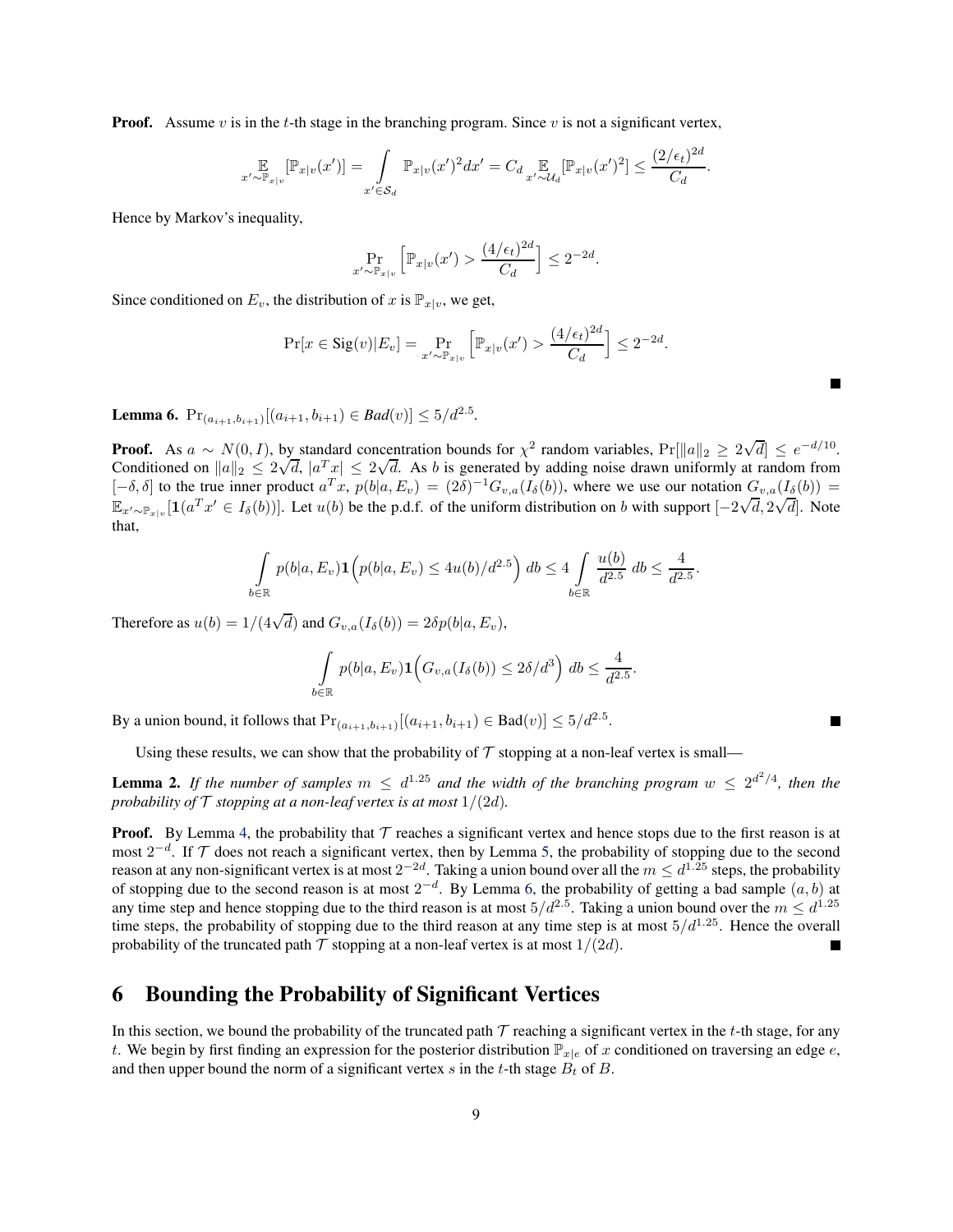### Relating  $\mathbb{P}_{x|v}$  and  $\mathbb{P}_{x|e}$ , and bounding  $\|\mathbb{P}_{x|s}\|_2$

We relate  $\mathbb{P}_{x|v}$  and  $\mathbb{P}_{x|e}$ . Recall that  $I_\delta(b)$  is the interval  $[b-\delta, b+\delta]$ . We claim that,

<span id="page-10-0"></span>**Lemma 7.** *For any e labeled by*  $(a, b)$ *, such that*  $p(e) > 0$ *,* 

$$
\mathbb{P}_{x|e}(x') = \begin{cases} \mathbb{P}_{x|v}(x')/c_e & \text{if } x' \notin \text{Sig}(v) \text{ and } a^T x' \in I_\delta(b) \\ 0 & \text{if } x' \in \text{Sig}(v) \text{ or } a^T x' \notin I_\delta(b) \end{cases}
$$

where  $c_e \geq \delta/d^3$ .

**Proof.** Let e be an edge labeled by  $(a, b)$ , such that  $p(e) > 0$ . Since  $p(e) > 0$ , the vertex v is not significant, as otherwise  $\mathcal T$  stops on v. Also, as  $p(e) > 0, e \notin \text{Bad}(v)$ , as otherwise  $\mathcal T$  never traverses edge e.

If T reaches v it traverses the edge e if and only if:  $x \notin \text{Sig}(v)$  (as otherwise T stops on v) and the next sample received is  $(a, b)$ . Also, note that  $b = a^T x + \eta$ , where the noise  $\eta$  is uniform on  $[-\delta, \delta]$ . Hence the set of x' which are consistent with the example  $(a, b)$  are those where  $a^T x' \in I_\delta(b)$ . Therefore for any  $x' \in S_d$ ,

$$
\mathbb{P}_{x|e}(x') = \begin{cases} \mathbb{P}_{x|v}(x')/c_e & \text{if } x' \notin \text{Sig}(v) \text{ and } a^T x' \in I_\delta(b) \\ 0 & \text{if } x' \in \text{Sig}(v) \text{ or } a^T x' \notin I_\delta(b) \end{cases}
$$

where  $c_e$  is a normalization factor, given by

$$
c_e = \int_{x':x'\notin \mathrm{Sig}(v)\wedge a^T x \in I_\delta(b)} \mathbb{P}_{x|v}(x')\ dx' = \Pr_x[(x \notin \mathrm{Sig}(v) \wedge a^T x \in I_\delta(b)|E_v)].
$$

Since  $v$  is not significant, by Lemma [5,](#page-8-5)

$$
\Pr_x[x \in \text{Sig}(v)|E_v] \le 2^{-2d}.
$$

Also, since  $(a, b) \notin \text{Bad}(v)$ ,

$$
\Pr_x[a^T x \notin I_\delta(b)|E_v] \le 1 - 2\delta/d^3.
$$

Hence by a union bound and using the fact that  $\delta \geq 2^{-d/5}$ ,

$$
c_e \ge 1 - (1 - 2\delta/d^3 + 2^{-2d}) \ge \delta/d^3.
$$

We now show that  $\|\mathbb{P}_{x|s}\|_2$  cannot be too large. To show this, we will first show that  $\|\mathbb{P}_{x|e}\|_2$  cannot be too large for any edge *e* such that the  $p(e) > 0$ .

<span id="page-10-1"></span>**Lemma 8.** For any edge  $e$  in the t-th stage  $B_t$  of the branching program such that  $p(e) > 0$ ,  $\|\mathbb{P}_{x|e}\|_2 \leq \frac{(d^3/\delta)(2/\epsilon_t)^d}{C_d}$  $\frac{J(Z/\epsilon_t)}{C_d}$ .

**Proof.** Let e be an edge of the branching program from vertex v to vertex u such that  $p(e) > 0$ . Since  $p(e) > 0$ , the vertex v is not significant (as otherwise T stops on v and  $p(e) = 0$ ). As v is not significant,

$$
\|\mathbb{P}_{x|v}\|_2 \le \frac{(2/\epsilon_t)^d}{C_d}.
$$

By Lemma [7,](#page-10-0)

$$
\mathbb{P}_{x|e}(x') = \begin{cases} \mathbb{P}_{x|v}(x')/c_e & \text{if } x' \notin \text{Sig}(v) \text{ and } a^T x' \in I_\delta(b) \\ 0 & \text{if } x' \in \text{Sig}(v) \text{ or } a^T x' \notin I_\delta(b) \end{cases}
$$

where  $c_e \ge \delta/d^3$ . Therefore,  $\|\mathbb{P}_{x|e}\|_2 \le \frac{(d^3/\delta)(2/\epsilon_t)^d}{C_d}$  $\frac{C_4}{C_d}$ .

10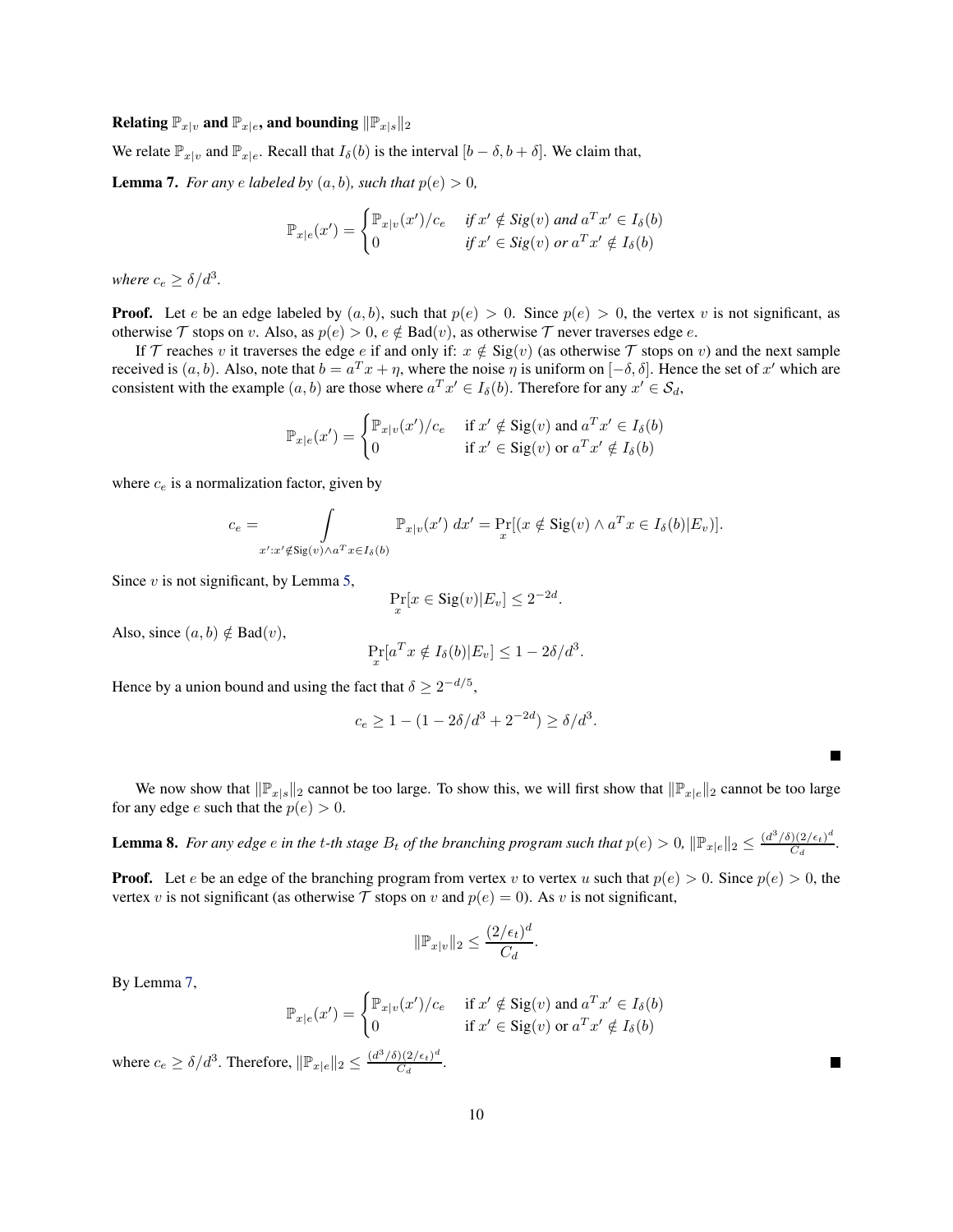We now use Lemma [8](#page-10-1) to bound  $\|\mathbb{P}_{x|s}\|_2$ .

<span id="page-11-0"></span>**Lemma 9.** For any significant vertex s in the t-th stage  $B_t$  of the branching program,  $\|\mathbb{P}_{x|s}\|_2 \leq \frac{(d^3/\delta)(2/\epsilon_t)^d}{C_d}$  $\frac{J(Z/\epsilon_t)}{C_d}$ .

**Proof.** Let s be a significant vertex in  $B_t$ . Let  $\Gamma_{in}(s)$  be the set of edges e going into s. We can write,

$$
\int_{e \in \Gamma_{in}(s)} p(e) \, de = \Pr(s).
$$

By the law of total probability, for every  $x' \in \mathcal{S}_d$ ,

$$
\mathbb{P}_{x|s}(x') = \int\limits_{e \in \Gamma_{in}(s)} \frac{p(e)}{\Pr(v)} \cdot \mathbb{P}_{x|e}(x') \, de.
$$

By using Jensen's inequality,

$$
\mathbb{P}_{x|s}(x')^2 \leq \int\limits_{e \in \Gamma_{in}(s)} \frac{p(e)}{\Pr(v)} \cdot \mathbb{P}_{x|e}(x')^2 de.
$$

Summing over all  $x' \in S_d$ ,

$$
\|\mathbb{P}_{x|s}\|_2^2 \le \int\limits_{e \in \Gamma_{in}(s)} \frac{p(e)}{\Pr(v)} \cdot \|\mathbb{P}_{x|e}\|_2^2 de.
$$

By Lemma [8,](#page-10-1) for any edge  $e \in \Gamma_{in}(s)$ ,  $\|\mathbb{P}_{x|e}\|_2^2 \le \left(\frac{(d^3/\delta)(2/\epsilon_t)^d}{C_d}\right)$  $\frac{((2/\epsilon_t)^d}{C_d}\right)^2$ . Hence  $\|\mathbb{P}_{x|s}\|_2 \leq \frac{(d^3/\delta)(2/\epsilon_t)^d}{C_d}$  $\frac{C_4}{C_d}$ .

#### Similarity to a Target Distribution

To show that the probability of  $\mathcal T$  reaching a significant vertex is small, we will argue that the posterior of  $x$  on seeing a new example is not significantly similar to the target posterior distribution of a significant vertex. We use the inner product of two distributions to measure their similarity, and define it as follows. For two functions  $f, g: S_d \to \mathbb{R}^+$ , define the inner product

<span id="page-11-2"></span>
$$
\langle f, g \rangle = \mathop{\mathbb{E}}_{z \in \mathcal{S}_d} [f(z)g(z)].
$$

Note that for a significant vertex  $s$  in the  $t$ -th stage,

$$
\langle \mathbb{P}_{x|s}, \mathbb{P}_{x|s} \rangle = \|\mathbb{P}_{x|s}\|_2^2 > \frac{(2/\epsilon_t)^{2d}}{C_d^2}.
$$
 (1)

We now bound the inner product of  $\mathbb{P}_{x|s}$  with all states  $v_0$  in the first layer of the t-th stage  $B_t$  of B.

<span id="page-11-1"></span>**Lemma 10.** For all states  $v_0$  with  $Pr(v_0) > 0$  in the first layer of the t-th stage  $B_t$  of  $B$ ,

$$
\langle \mathbb{P}_{x|v_0}, \mathbb{P}_{x|s} \rangle \leq \frac{(d^3/\delta)(\sqrt{2}/\epsilon_t)^{2d}}{C_d^2}.
$$

**Proof.** We claim that  $\|\mathbb{P}_{x|v_0}\|_2 \leq \frac{(d^3/\delta)(1/\epsilon_t)^d}{C_d}$  $\frac{\partial (1/\epsilon_t)}{C_d}$  for all states  $v_0$  in the first layer of  $B_t$ . Consider the  $(t-1)$ -th stage  $B_{t-1}$  of the branching program B. The truncated path T stops at any significant vertex, and recall that a significant vertex for the  $(t - 1)$ th stage is defined as a vertex s where

$$
\|\mathbb{P}_{x|s}\|_2 > \frac{(2/\epsilon_{t-1})^d}{C_d}.
$$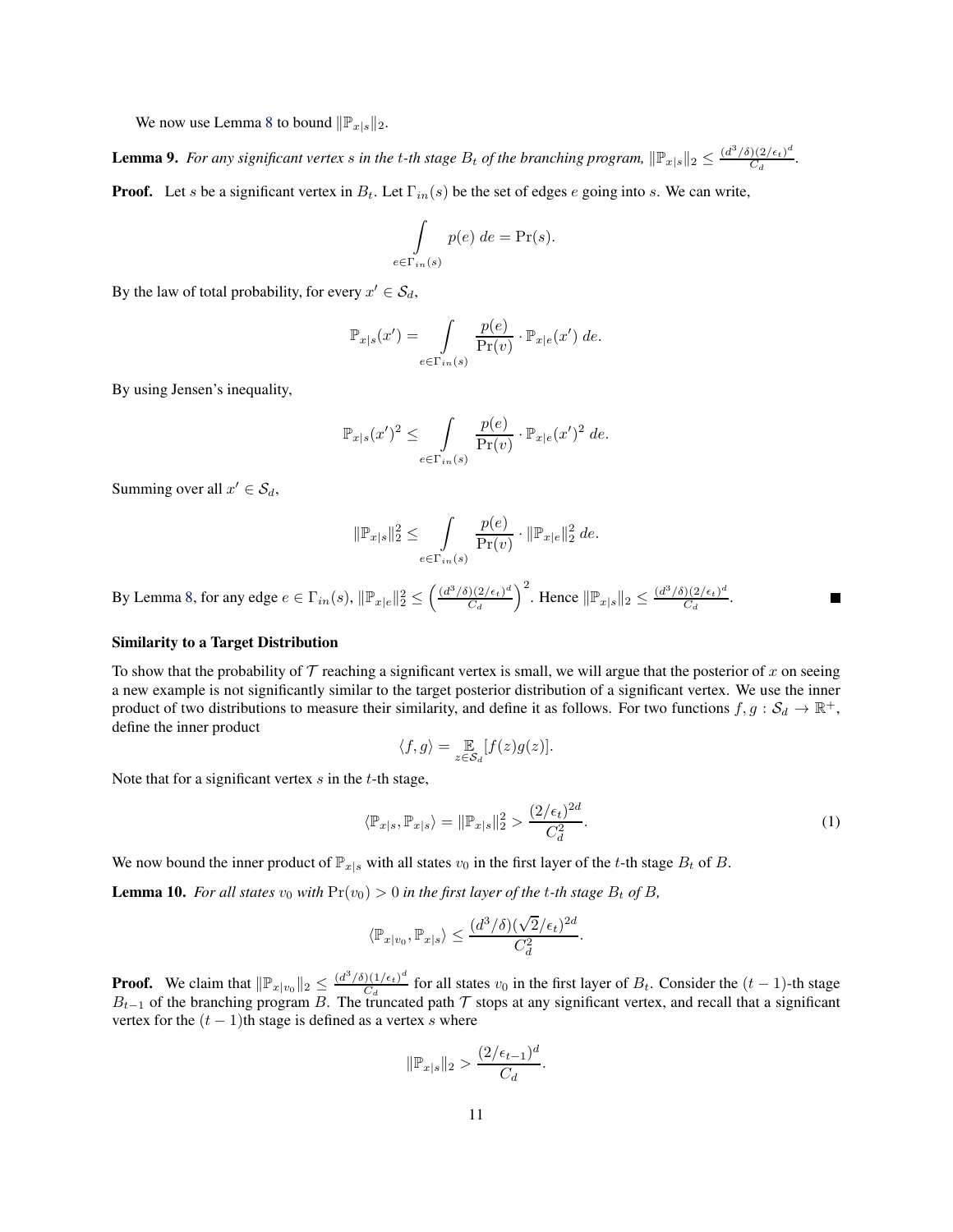Hence for all non-significant vertices v in the  $(t - 1)$ -th stage  $B_{t-1}$  of B,

$$
\|\mathbb{P}_{x|v}\|_2 \le \frac{(2/\epsilon_{t-1})^d}{C_d}.
$$

Also, by Lemma [9](#page-11-0) for all significant vertices s in  $B_{t-1}$ ,

$$
\|\mathbb{P}_{x|s}\|_2 \le \frac{(d^3/\delta)(2/\epsilon_{t-1})^d}{C_d}
$$

.

Hence for all vertices v in  $B_{t-1}$  with  $Pr(v) > 0$ ,

$$
\|\mathbb{P}_{x|v}\|_2 \le \frac{(d^3/\delta)(2/\epsilon_{t-1})^d}{C_d}.
$$

Note that  $\epsilon_{t-1} = 2\epsilon_t$ , hence  $\|\mathbb{P}_{x|v_0}\|_2 \leq \frac{(d^3/\delta)(1/\epsilon_t)^d}{C_d}$  $\frac{C_{d}(1/\epsilon_t)}{C_d}$  for all states  $v_0 \in L_0$  with  $Pr(v_0) > 0$ , as  $L_0$  is also the last layer of  $B_{t-1}$ . Now by using Cauchy Schwartz,

$$
\langle \mathbb{P}_{x|v_0}, \mathbb{P}_{x|s} \rangle \le \frac{(d^3/\delta)(\sqrt{2}/\epsilon_t)^{2d}}{C_d^2}.
$$

Note that the inner product of  $\mathbb{P}_{x|s}$  with itself is larger than the inner product of  $\mathbb{P}_{x|s}$  with  $\mathbb{P}_{x|v}$  for v in the first layer by a factor of about  $2^{\Theta(d)}$ , and in the next section we will argue that this inner product cannot increase too quickly in a small number of time steps, via a suitable potential function.

#### Progress Towards Target Distribution

In this section, we bound how much progress  $\mathcal T$  can make towards a significant vertex s in the t-th stage  $B_t$  of B. For notational convenience, we will reindex all the layers in the t-th stage  $B_t$  so that the first layer in  $B_t$  is labelled as  $L_0$ .

Let  $L_i$  denote the set of all vertices in the *i*th layer of the t-th stage  $B_t$ , with  $Pr(v) > 0$ . Let  $\Gamma_i$  denote the set of all edges from the  $(i - 1)$ th layer to the *i*th layer of  $B_t$ . For  $i \in \{0, ..., m_t\}$  and  $\beta = 1/2$ , let

$$
\mathcal{Z}_i = \sum_{v \in L_i} \Pr(v) \cdot \langle \mathbb{P}_{x|v}, \mathbb{P}_{x|s} \rangle^{\beta d}.
$$
 (2)

<span id="page-12-2"></span><span id="page-12-1"></span><span id="page-12-0"></span> $\blacksquare$ 

For  $i \in \{0, \ldots, m_t\}$ , let

$$
\mathcal{Z}'_i = \int\limits_{e \in \Gamma_i} p(e) \cdot \left\langle \mathbb{P}_{x|e}, \mathbb{P}_{x|s} \right\rangle^{\beta d} de.
$$
 (3)

Note that by Lemma [10,](#page-11-1)

$$
\mathcal{Z}_0 \le \left(\frac{(d^3/\delta)(\sqrt{2}/\epsilon_t)^{2d}}{C_d^2}\right)^{\beta d}.\tag{4}
$$

The goal of the next three Lemmas is to bound how much  $\mathcal{Z}_i$  can increase at every step. Lemma [11](#page-13-0) does most of the heavy-lifting, and shows that for a fixed vertex v, the contribution to the potential  $\mathcal{Z}'_i$  from v's outgoing edges is not much larger than v's contribution to  $\mathcal{Z}_i$ . Lemma [13](#page-15-0) uses Lemma [11](#page-13-0) to show that  $\mathcal{Z}'_i$  is not much larger than  $\mathcal{Z}$ . Finally, Lemma [14](#page-16-0) shows that  $\mathcal{Z}_{i+1} \leq \mathcal{Z}_i$  by a convexity argument.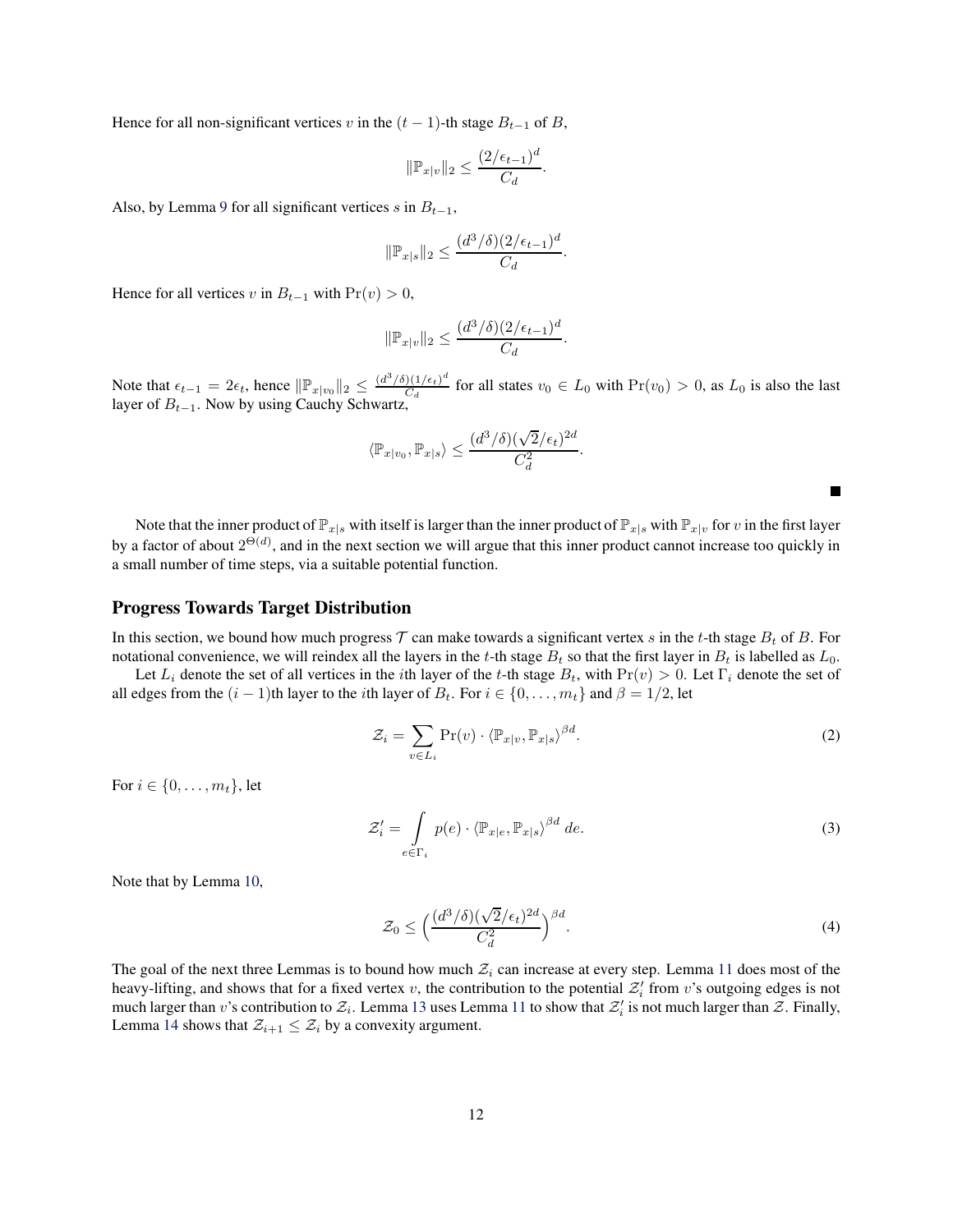<span id="page-13-0"></span>**Lemma 11.** *Consider the t-th stage*  $B_t$  *of*  $B$ *, and let s be a significant vertex in*  $B_t$ *. For every vertex v of*  $B_t$  *such that*  $Pr(v) > 0,$ 

$$
\int\limits_{e\in \Gamma_{out}(v)} \frac{p(e)}{\Pr(v)} \cdot \left\langle \mathbb{P}_{x|e}, \mathbb{P}_{x|s} \right\rangle^{\beta d} \, de \leq \left\langle \mathbb{P}_{x|v}, \mathbb{P}_{x|s} \right\rangle^{\beta d} \cdot (C'\epsilon_t^{-20}d^3)^{\beta d} + \left( \frac{d^3(1/\epsilon_t)^{2d}}{\delta C_d^2} \right)^{\beta d},
$$

*where* C ′ *is an absolute constant.*

**Proof.** If v is a significant vertex or if v is a leaf of the branching program, then  $\Gamma_{out}(v)$  is the empty set and hence the claim is trivially true. Hence we will assume that  $v$  is not a significant vertex or a leaf.

Define  $P : \mathcal{S}_d \to \mathbb{R}^+$  as follows. For any  $x' \in \mathcal{S}_d$ ,

$$
P(x') = \begin{cases} 0 & \text{if } x' \in \text{Sig}(v) \\ \mathbb{P}_{x|v}(x') & \text{if } x' \notin \text{Sig}(v). \end{cases}
$$

Note that by the definition of  $\text{Sig}(v)$ , for any  $x' \in \mathcal{S}_d$ ,

<span id="page-13-1"></span>
$$
P(x') \le \frac{(4/\epsilon_t)^{2d}}{C_d}.\tag{5}
$$

Define  $f : \mathcal{S}_d \to \mathcal{R}^+$  as follows. For any  $x' \in \mathcal{S}_d$ ,

<span id="page-13-3"></span>
$$
f(x') = P(x') \cdot \mathbb{P}_{x|s}(x').
$$

By Lemma [9](#page-11-0) and Eq. [\(5\)](#page-13-1),

$$
||f||_2 \le ||P||_{\infty} ||\mathbb{P}_{x|s}||_2 \le \frac{d^3(4/\epsilon_t)^{3d}}{\delta C_d^2}.
$$
\n(6)

By Lemma [7,](#page-10-0) for any edge  $e \in \Gamma_{out}(v)$  labeled by  $(a, b)$  and for any  $x' \in \mathcal{S}_d$ ,

$$
\mathbb{P}_{x|e}(x') = \begin{cases} 0 & \text{if } a^T x' \notin I_\delta(b) \\ P(x') \cdot c_e^{-1} & \text{if } a^T x' \in I_\delta(b) \end{cases}
$$

where  $c_e \ge \delta/d^3$ . Hence for any edge  $e \in \Gamma_{out}(v)$  labeled by  $(a, b)$  and any  $x' \in S_d$  we can write,

$$
\mathbb{P}_{x|e}(x')\mathbb{P}_{x|s}(x') = \begin{cases} 0 & \text{if } a^T x' \notin I_\delta(b) \\ f(x') \cdot c_e^{-1} & \text{if } a^T x' \in I_\delta(b). \end{cases}
$$

Let

<span id="page-13-2"></span>
$$
F = \int\limits_{x' \in S_d} f(x') \, dx'.
$$

Recall that for uniform distribution  $U_d$  on  $S_d$ ,  $U_d(x) = 1/C_d$  for all  $x \in S_d$ . Hence we can write,

$$
\langle \mathbb{P}_{x|e}, \mathbb{P}_{x|s} \rangle = \mathbb{E}_{x' \sim S_d} [\mathbb{P}_{x|e}(x') \cdot \mathbb{P}_{x|s}(x')]
$$

$$
= (c_e C_d)^{-1} \int \{f(x') dx'.
$$

$$
\{x': a^T x' \in I_{\delta}(b)\}
$$
(7)

We will now bound  $\langle \mathbb{P}_{x|e}, \mathbb{P}_{x|s} \rangle$  by considering two separate cases: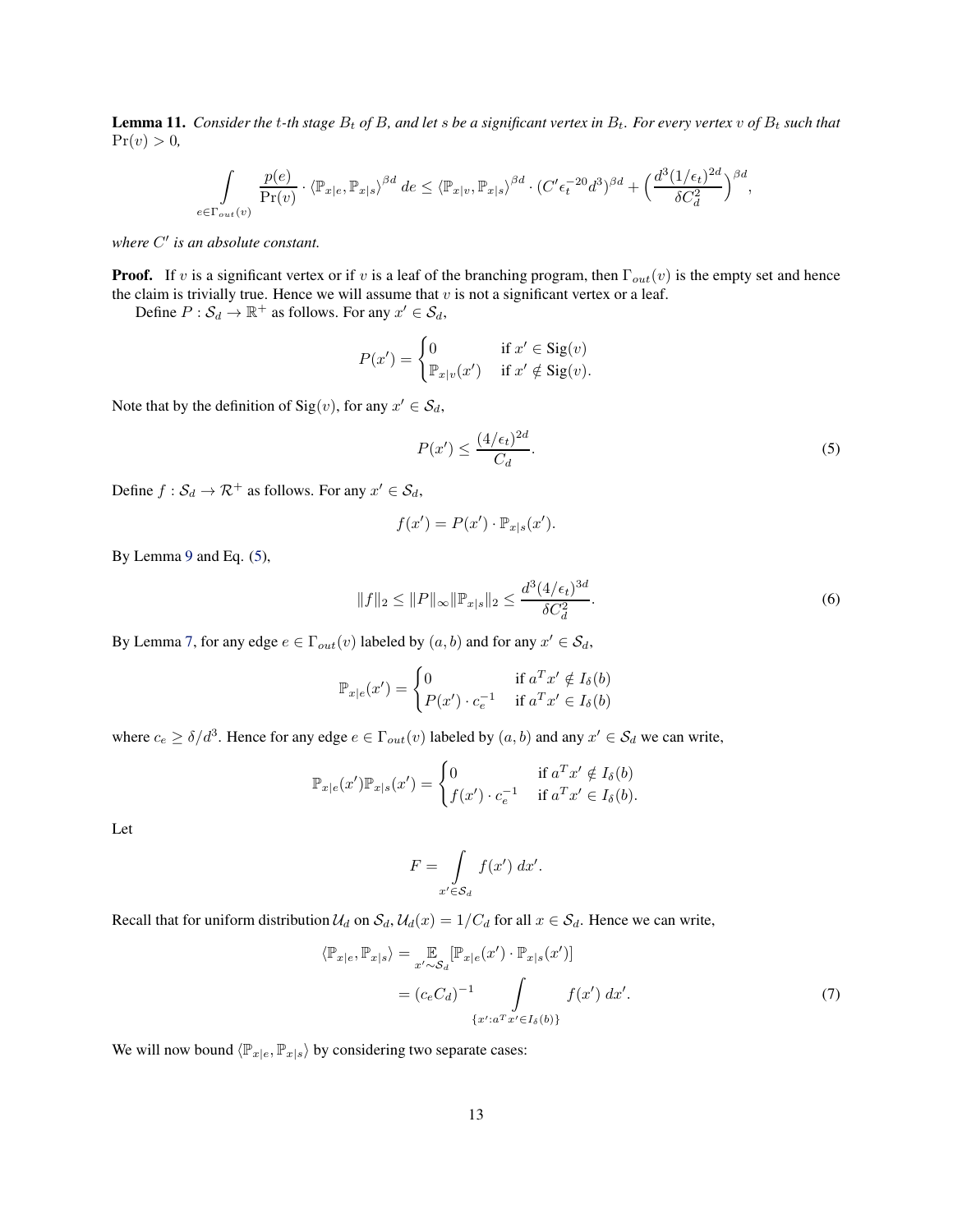*Case 1:*  $F \leq (1/\epsilon_t)^{2d}/C_d$ .

In this case, we bound  $\int_{\{x': a^T x' \in I_\delta(b)\}} f(x') dx' \leq \int_{\{x' \in S_d\}} f(x') dx' = F$ . As  $c_e^{-1} \leq d^3/\delta$ , using Eq. [\(7\)](#page-13-2),

<span id="page-14-0"></span>
$$
\langle \mathbb{P}_{x \mid e}, \mathbb{P}_{x \mid s} \rangle \leq \frac{d^3(1/\epsilon_t)^{2d}}{\delta C_d^2}.
$$

Note that for an edge e labeled by  $(a, b)$ ,  $\frac{p(e)}{Pr(v)} \le p(a)p(b|a, E_v)$ , where the equality may not be true as the branching program could stop at  $v$  if  $e \in \text{Bad}(v)$ . Hence  $\int_{e \in \Gamma_{out}(v)}$  $p(e)$  $\frac{p(e)}{Pr(v)}$  de  $\leq 1$  and Lemma [11](#page-13-0) follows in this case.

*Case 2:*  $F > (1/\epsilon_t)^{2d}/C_d$ .

We rewrite  $\langle \mathbb{P}_{x|e}, \mathbb{P}_{x|s} \rangle$  as follows,

$$
\langle \mathbb{P}_{x|e}, \mathbb{P}_{x|s} \rangle = F/C_d \cdot c_e^{-1} \int \limits_{\{x': a^T x' \in I_\delta(b)\}} f(x')/F dx'.
$$
 (8)

For every  $x' \in S_d$ , we define  $\tilde{f}(x') = f(x')/F$ . Note that  $\int_{x'} \tilde{f} dx' = 1$  and hence  $f'$  is a distribution over  $S_d$ . Also, we can bound  $\|\tilde{f}\|_2$  as follows,

<span id="page-14-1"></span>
$$
\|\tilde{f}\|_2 \le \|f\|_2/F \le \frac{d^3(64/\epsilon_t)^d}{\delta C_d} \le \frac{(100/\epsilon_t)^d}{C_d},
$$

where we use the fact that  $\delta \ge 2^{-d/5}$  and Eq. [\(6\)](#page-13-3) to bound  $||f||_2$ . By the definitions of P and f,

$$
F/C_d = \mathop{\mathbb{E}}_{x' \in_R \mathcal{S}_d} [f(x')] = \langle P, \mathbb{P}_{x|s} \rangle \le \langle \mathbb{P}_{x|v}, \mathbb{P}_{x|s} \rangle.
$$
 (9)

By using Eqs. [\(8\)](#page-14-0) and [\(9\)](#page-14-1), we can write,

$$
\int_{e \in \Gamma_{out}(v)} \frac{p(e)}{\Pr(v)} \langle \mathbb{P}_{x|e}, \mathbb{P}_{x|s} \rangle^{\beta d} de \leq \int_{e \in \Gamma_{out}(v)} \frac{p(e)}{\Pr(v)} \Big( F/C_d \cdot c_e^{-1} \int_{\{x': a^T x' \in I_{\delta}(b)\}} \tilde{f}(x') dx' \Big)^{\beta d} de \n= (F/C_d)^{\beta d} c_e^{-\beta d} \int_{e \in \Gamma_{out}(v)} \frac{p(e)}{\Pr(v)} \Big( \int_{\{x': a^T x' \in I_{\delta}(b)\}} \tilde{f}(x') dx' \Big)^{\beta d} de \n\leq \langle \mathbb{P}_{x|v}, \mathbb{P}_{x|s} \rangle^{\beta d} c_e^{-\beta d} \int_{e \in \Gamma_{out}(v)} \frac{p(e)}{\Pr(v)} \Big( \int_{\{x': a^T x' \in I_{\delta}(b)\}} \tilde{f}(x') dx' \Big)^{\beta d} de.
$$

Recall that for an edge e labeled by  $(a, b)$ ,  $\frac{p(e)}{Pr(v)} \le p(a)p(b|a, E_v)$ . Using our notation  $\mathbb{E}_{x' \sim \tilde{f}}[\mathbf{1}(a^T x' \in I_{\delta}(b))]$  $G_{\tilde{f},a}(I_{\delta}(b))$ , we can write,

$$
\int_{e \in \Gamma_{out}(v)} \frac{p(e)}{\Pr(v)} \langle \mathbb{P}_{x|e}, \mathbb{P}_{x|s} \rangle^{\beta d} \, de \leq \langle \mathbb{P}_{x|v}, \mathbb{P}_{x|s} \rangle^{\beta d} c_e^{-\beta d} \int_{a \in \mathbb{R}^d} \int_{b \in \mathbb{R}} p(a) \, p(b|a, E_v) \, G_{\tilde{f},a}(I_\delta(b))^{\beta d} \, db \, da.
$$

Let  $\eta$  be a random variable uniform on  $[-\delta, \delta]$ , and  $u(\eta)$  denote its distribution. Note that  $p(b|a, E_v)$  is the distribution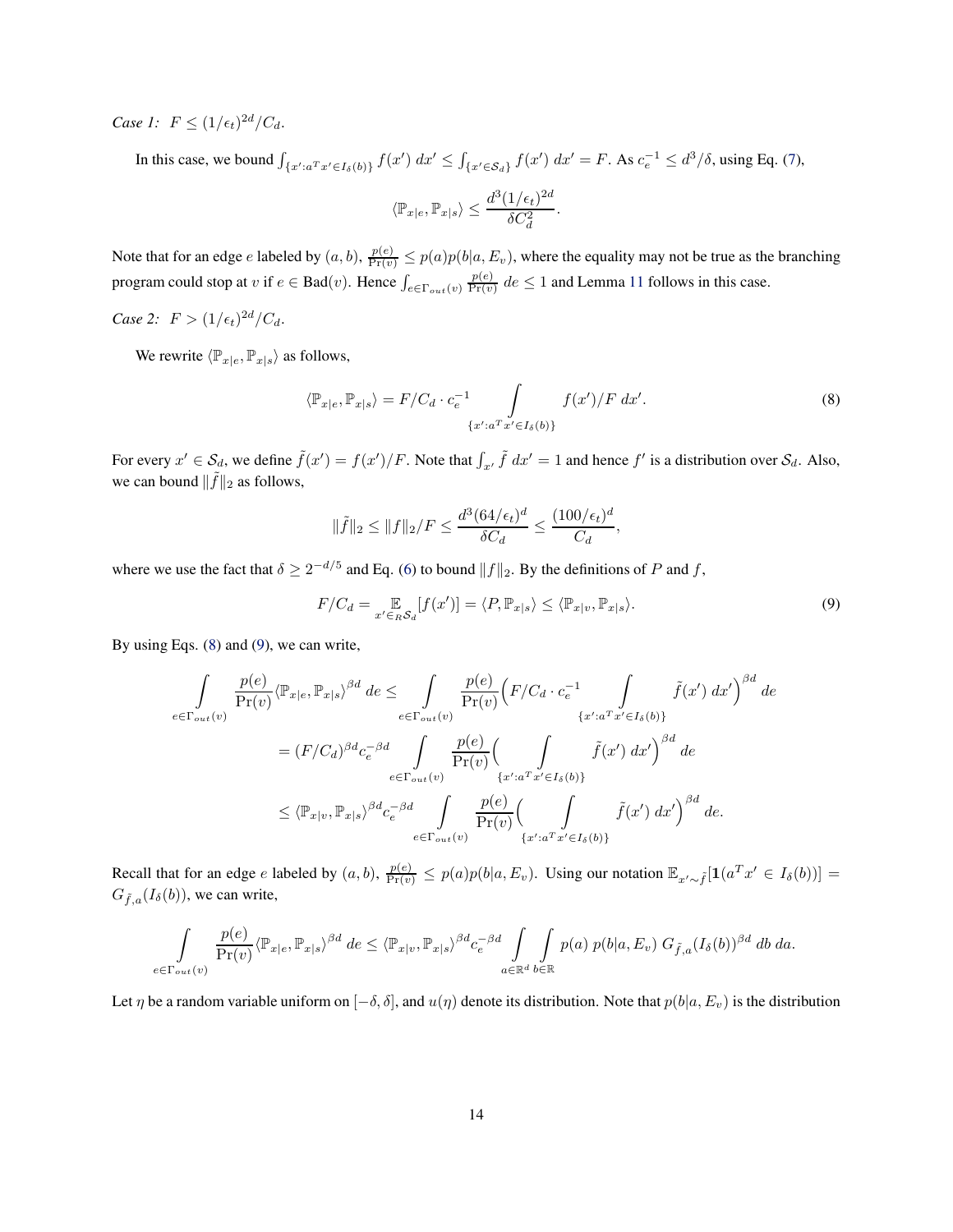of  $a^T x' + \eta$ , where  $x'$  is sampled from  $\mathbb{P}_{x|v}$  and noise  $\eta$  is added to  $a^T x'$ . Therefore,

$$
\int_{e \in \Gamma_{out}(v)} \frac{p(e)}{\Pr(v)} \langle \mathbb{P}_{x|e}, \mathbb{P}_{x|s} \rangle^{\beta d} de \leq \langle \mathbb{P}_{x|v}, \mathbb{P}_{x|s} \rangle^{\beta d} c_e^{-\beta d}.
$$
\n
$$
\int_{a \in \mathbb{R}^d} \int_{x' \in S_d} \int_{\eta \in \mathbb{R}} p(a) \; \mathbb{P}_{x|v}(x') \; u(\eta) \; G_{\tilde{f},a} (I_{\delta}(a^T x' + \eta))^{\beta d} d\eta \; dx' \; da
$$
\n
$$
= \langle \mathbb{P}_{x|v}, \mathbb{P}_{x|s} \rangle^{\beta d} c_e^{-\beta d} \mathbb{E}_{\eta} \mathbb{E}_{x' \sim \mathbb{P}_{x|v}} \mathbb{E}_{a} \left[ G_{\tilde{f},a} (I_{\delta}(a^T x' + \eta))^{\beta d} \right].
$$

We now use Lemma [12](#page-15-1) to bound the expectation.

<span id="page-15-1"></span>**Lemma 12.** Let f be a distribution over the d dimensional sphere, with  $||f||_2 \leq \frac{(100/\epsilon)^d}{C_d}$  $\frac{\partial f(\epsilon)}{\partial d}$  for some  $\epsilon \leq 1$ . Let  $x_0$  be *any vector on the* d *dimensional unit sphere, and* η<sup>0</sup> *be some constant. Then for any* ℓ ≤ d/2 *and a universal constant* C*,*

$$
\mathbb{E}\left[G_{f,a}(I_{\delta}(a^T x_0 + \eta_0))^{\ell}\right] \le (2(C/\epsilon)^{20}\delta)^{\ell}.
$$

By Lemma [12,](#page-15-1) if  $\beta \leq 1/2$ , then  $\mathbb{E}_a G_{\tilde{f},a} (I_\delta(a^T x' + \eta))^{\beta d} \leq (2(C/\epsilon_t)^{-20} \delta)^{\beta d}$  for any  $x'$  and  $\eta$ . Let  $C' = 2C^{20}$ . Therefore,

$$
\int_{e \in \Gamma_{out}(v)} \frac{p(e)}{\Pr(v)} \langle \mathbb{P}_{x|e}, \mathbb{P}_{x|s} \rangle^{\beta d} \, de \leq \langle \mathbb{P}_{x|v}, \mathbb{P}_{x|s} \rangle^{\beta d} c_e^{-\beta d} (C' \epsilon_t^{-20} \delta)^{\beta d}.
$$

As  $c_e \ge \delta/d^3$ , therefore,

$$
\int_{e \in \Gamma_{out}(v)} \frac{p(e)}{\Pr(v)} \langle \mathbb{P}_{x|e}, \mathbb{P}_{x|s} \rangle^{\beta d} \, de \leq \langle \mathbb{P}_{x|v}, \mathbb{P}_{x|s} \rangle^{\beta d} (C' \epsilon_t^{-20} d^3)^{\beta d}.
$$

<span id="page-15-0"></span>**Lemma 13.** *Consider the t-th stage*  $B_t$  *of*  $B$ *, and let s be a significant vertex in*  $B_t$ *. Consider the potential functions defined in Eqs.* [\(2\)](#page-12-0) *and* [\(3\)](#page-12-1) *which track progress towards s. Then for every*  $i \in \{1, \dots, m_t\}$ ,

$$
\mathcal{Z}'_i \leq \mathcal{Z}_{i-1} \cdot (C' \epsilon_t^{-20} d^3)^{\beta d} + \left(\frac{d^3 (1/\epsilon_t)^d}{\delta C_d^2}\right)^{\beta d}.
$$

Proof. Using Lemma [11,](#page-13-0)

$$
\mathcal{Z}'_i = \int_{e \in \Gamma_i} p(e) \cdot \langle \mathbb{P}_{x|e}, \mathbb{P}_{x|s} \rangle^{\beta d} de = \sum_{v \in L_{i-1}} \Pr(v) \cdot \int_{e \in \Gamma_{out}(v)} \frac{p(e)}{\Pr(v)} \langle \mathbb{P}_{x|e}, \mathbb{P}_{x|s} \rangle^{\beta d} de
$$
  
\n
$$
\leq \sum_{v \in L_{i-1}} \Pr(v) \cdot \left( \langle \mathbb{P}_{x|v}, \mathbb{P}_{x|s} \rangle^{\beta d} \cdot (C' \epsilon_t^{-20} d^3)^{\beta d} + \left( \frac{d^3 (1/\epsilon_t)^{2d}}{\delta C_d^2} \right)^{\beta d} \right)
$$
  
\n
$$
\leq \mathcal{Z}_{i-1} (C' \epsilon_t^{-20} d^3)^{\beta d} + \sum_{v \in L_{i-1}} \Pr(v) \left( \frac{d^3 (1/\epsilon_t)^{2d}}{\delta C_d^2} \right)^{\beta d}
$$
  
\n
$$
\leq \mathcal{Z}_{i-1} (C' \epsilon_t^{-20} d^3)^{\beta d} + \left( \frac{d^3 (1/\epsilon_t)^{2d}}{\delta C_d^2} \right)^{\beta d}.
$$

П

Г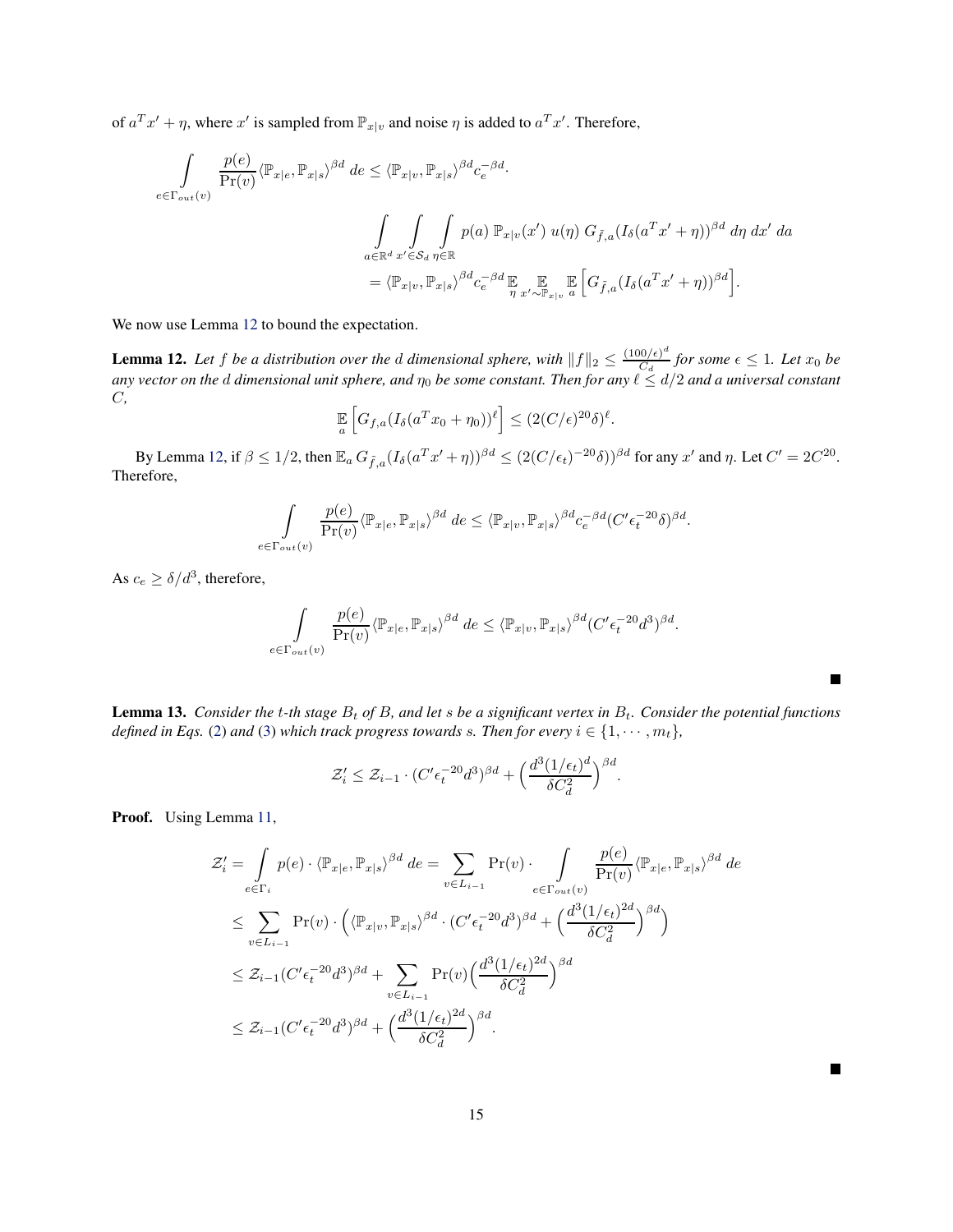<span id="page-16-0"></span>Lemma 14. *For every*  $i \in \{1, \dots, m_t\}$ ,

$$
\mathcal{Z}_i \leq \mathcal{Z}'_i.
$$

**Proof.** For any vertex v, let  $\Gamma_{in}(v)$  be the set of edges  $e = (a, b)$  going into v. We can write,

$$
\int_{e \in \Gamma_{in}(v)} p(e) \, de = \Pr(v).
$$

By the law of total probability, for every  $v \in L_i$  and every  $x' \in S_d$ ,

$$
\mathbb{P}_{x|v}(x') = \int_{e \in \Gamma_{in}(v)} \frac{p(e)}{\Pr(v)} \cdot \mathbb{P}_{x|e}(x') \, de,
$$
  

$$
\implies \langle \mathbb{P}_{x|v}, \mathbb{P}_{x|s} \rangle = \int_{e \in \Gamma_{in}(v)} \frac{p(e)}{\Pr(v)} \cdot \langle \mathbb{P}_{x|e}, \mathbb{P}_{x|s} \rangle \, de.
$$

By using Jensen's inequality,

$$
\left\langle \mathbb{P}_{x|v}, \mathbb{P}_{x|s} \right\rangle^{\beta d} \leq \int_{e \in \Gamma_{in}(v)} \frac{p(e)}{\Pr(v)} \cdot \left\langle \mathbb{P}_{x|e}, \mathbb{P}_{x|s} \right\rangle^{\beta d} de.
$$

Summing over all  $v \in L_i$ ,

$$
\mathcal{Z}_i = \sum_{v \in L_i} \Pr(v) \cdot \langle \mathbb{P}_{x|v}, \mathbb{P}_{x|s} \rangle^{\beta d} \le \sum_{v \in L_i} \Pr(v) \cdot \int_{e \in \Gamma_{in}(v)} \frac{p(e)}{\Pr(v)} \cdot \langle \mathbb{P}_{x|e}, \mathbb{P}_{x|s} \rangle^{\beta d} de,
$$

$$
= \int_{e \in \Gamma_{in}(v)} p(e) \cdot \langle \mathbb{P}_{x|e}, \mathbb{P}_{x|s} \rangle^{\beta d} de = \mathcal{Z}'_i.
$$

We now use the previous two results to bound the potential  $\mathcal{Z}_i$  for any layer i in the stage  $B_t$ .

<span id="page-16-1"></span>**Lemma 15.** If the length of the t-th stage  $m_t = \lceil \frac{c_0 d}{\log d + t} \rceil$  for sufficiently small constant  $c_0$ , then for every  $i \in$  $\{1, \cdots, m_t\},\$ 

$$
\mathcal{Z}_i \le \frac{(d^3/\delta)^{\beta d} (1/\epsilon_t)^{2\beta d^2} 2^{1.25\beta d^2}}{C_d^2}.
$$

Proof. By Lemma [13](#page-15-0) and [14,](#page-16-0)

$$
\mathcal{Z}_i \leq \mathcal{Z}_{i-1} \cdot (C' \epsilon_t^{-20} d^3)^{\beta d} + \left(\frac{d^3 (1/\epsilon_t)^{2d}}{\delta C_d^2}\right)^{\beta d}.
$$

As  $(C'\epsilon_t^{-20}d^3)^{\beta d} > 1$ ,  $\mathcal{Z}_i$  is monotonically increasing and hence  $\mathcal{Z}_i \geq \left(\frac{d^3(1/\epsilon_t)^{2d}}{\delta C_d^2}\right)$  $\delta C_d^2$  $\int_{0}^{\beta d}$  for all  $i > 0$ . Therefore we can write,

$$
\mathcal{Z}_i \leq \mathcal{Z}_{i-1}(1 + (C' \epsilon_t^{-20} d^3)^{\beta d}) \leq \mathcal{Z}_{i-1} \cdot (2C' \epsilon_t^{-20} d^3)^{\beta d}.
$$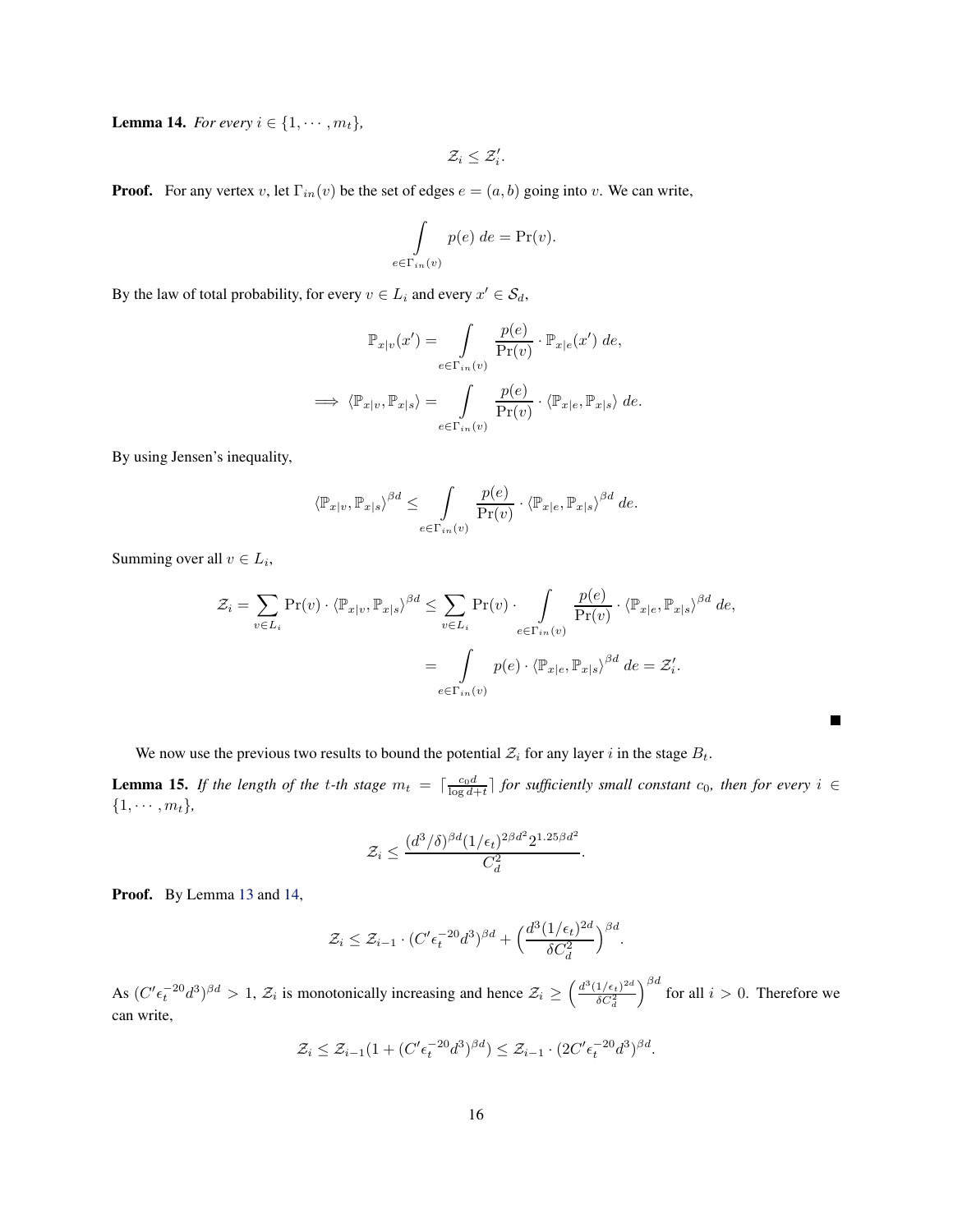By Eq. [\(4\)](#page-12-2),  $\mathcal{Z}_0 \leq \left(\frac{(d^3/\delta)(\sqrt{2}/\epsilon_t)^{2d}}{C_d^2}\right)$  $C_d^2$  $\Big)^{\beta d}$ . Hence for every  $i \in \{1, \cdots, m_t\},$  $\mathcal{Z}_i \leq \Big(\frac{(d^3/\delta)(\sqrt{2}/\epsilon_t)^{2d}}{C^2}\Big)$  $C_d^2$  $\Big)^{\beta d} \cdot (2C'\epsilon_t^{-20}d^3)^{\beta dm}.$ 

Note that for sufficiently small  $c_0$  and using the fact that  $\epsilon_t = 2^{-t}$ ,  $m_t = \lceil \frac{c_0 d}{\log d + t} \rceil = \lceil \frac{c_0 d}{\log(d/\epsilon_t)} \rceil \le \frac{d}{4 \log(2C' \epsilon_t^{-20} d^3)}$ . Therefore,

$$
\mathcal{Z}_i \le \left(\frac{(d^3/\delta)(\sqrt{2}/\epsilon_t)^{2d}}{C_d^2}\right)^{\beta d} \cdot 2^{\beta d^2/4} = \frac{(d^3/\delta)^{\beta d} (1/\epsilon_t)^{2\beta d^2} 2^{1.25\beta d^2}}{C_d^2}.
$$

**Lemma 4.** If the total number of stages  $T \le d^{1.25}$  and the width of the branching program  $w \le 2^{d^2/4}$ , then the probability that  ${\cal T}$  reaches a significant vertex in any stage is at most  $2^{-d}$ .

**Proof.** Consider a significant vertex s in the t-th stage  $B_t$  of B. Assume that s is in the ith layer of  $B_t$ . Then by Eq. [\(1\)](#page-11-2),

$$
\mathcal{Z}_i \geq \Pr(s) \cdot \langle \mathbb{P}_{x|s}, \mathbb{P}_{x|s} \rangle^{\beta d} \geq \Pr(s) \cdot \frac{(2/\epsilon_t)^{2\beta d^2}}{C_d^2}.
$$

But by Lemma [15,](#page-16-1)

$$
\mathcal{Z}_i \le \frac{(d^3/\delta)^{\beta d} (1/\epsilon_t)^{2\beta d^2} 2^{1.25\beta d^2}}{C_d^2}.
$$

Therefore,

$$
\Pr(s) \le (d^3/\delta)^{\beta d} 2^{-0.75 \beta d^2}.
$$

By a union bound over the at most  $d^2 \cdot 2^{0.5\beta d^2}$  vertices in any stage of the branching program and using the fact that  $\delta \geq 2^{-d/5}$ , the probability that T reaches a significant vertex in the t-th stage is at most  $(d^5/\delta)^{\beta d}2^{-\beta d^2/4} \leq$  $2^{-\beta d^2/20} \leq 2^{-2d}$ . By taking a union bound over  $T \leq d^{1.25}$  stages, the probability that  $\mathcal T$  reaches a significant vertex in any stage is at most  $2^{-d}$ .

## <span id="page-17-0"></span>7 Concentration Theorem for Projections of Distributions

In this section, we prove our concentration theorem for projections of high-dimensional distributions onto a random direction.

**Lemma 12.** Let f be a distribution over the d dimensional sphere, with  $||f||_2 \leq \frac{(100/\epsilon)^d}{C_d}$  $\frac{\partial f(\epsilon)}{\partial d}$  for some  $\epsilon \leq 1$ . Let  $x_0$  be *any vector on the* d *dimensional unit sphere, and* η<sup>0</sup> *be some constant. Then for any* ℓ ≤ d/2 *and a universal constant* C*,*

$$
\mathbb{E}\left[G_{f,a}(I_{\delta}(a^T x_0 + \eta_0))^{\ell}\right] \leq (2(C/\epsilon)^{20}\delta)^{\ell}.
$$

**Proof.** All expectations over  $\{x_i, i \in [\ell]\}$  in this proof will be with  $x_i$  sampled from the distribution f. Recall from our definition,

$$
\mathbb{E}\left[G_{f,a}(I_{\delta}(a^Tx_0+\eta_0))^{\ell}\right] = \mathbb{E}\left[\Pi_{i=1}^{\ell}\mathbb{E}[1_{I_{\delta}(a^Tx_0+\eta_0)}(a^Tx_i)]\right]
$$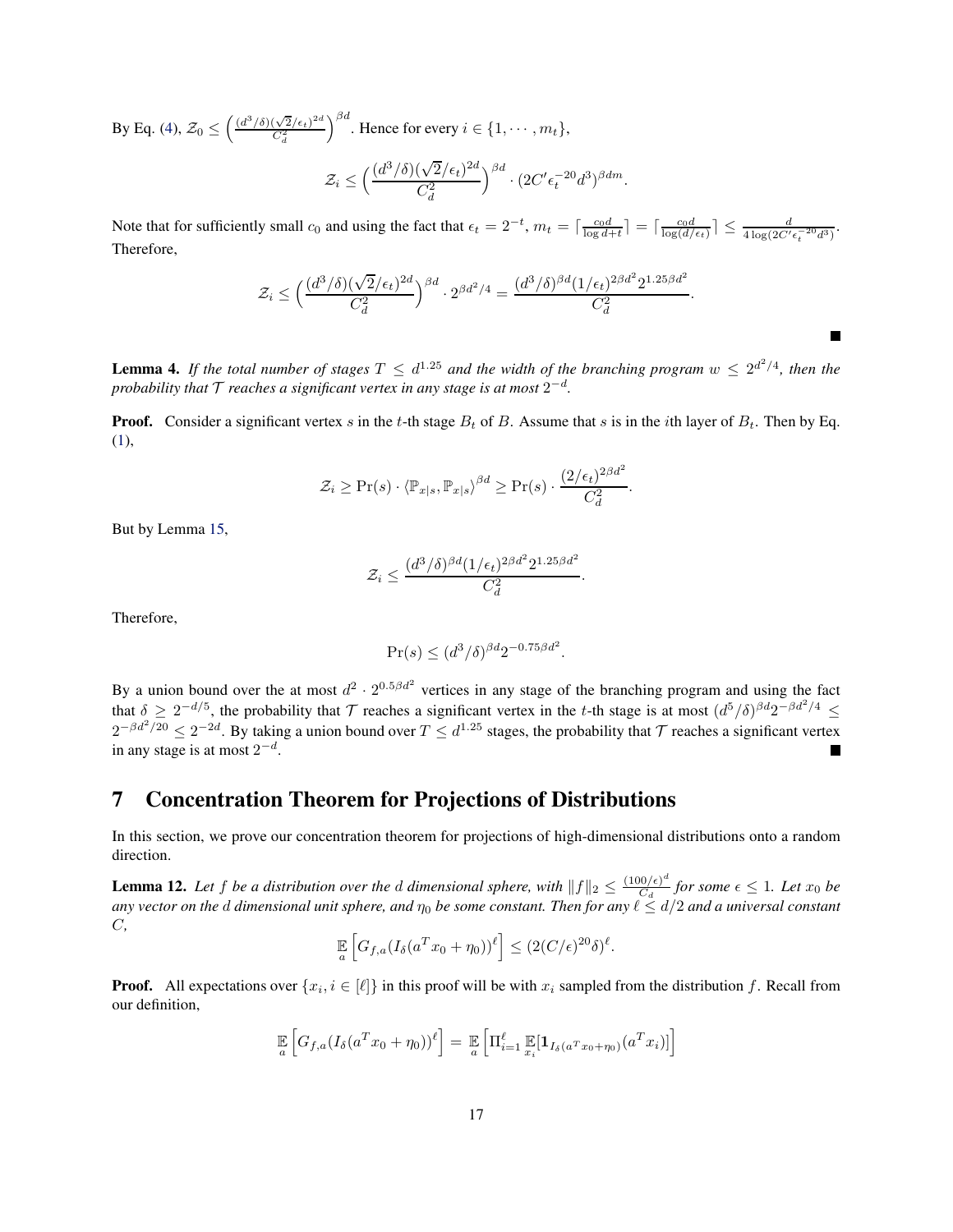As the distribution of a is a Gaussian and the distribution of the projection of a Gaussian along a fixed direction is well-understood, we will first interchange the order of  $a$  and  $x_i$  in the expectation. We can write,

$$
\mathbb{E}\left[G_{f,a}(I_{\delta}(a^Tx_0+\eta_0))^{\ell}\right] = \mathbb{E}\left[\mathbb{E}\left[\Pi_{i=1}^{\ell}\mathbf{1}_{I_{\delta}(a^Tx_0+\eta_0)}(a^Tx_i)\right]\right].
$$

We will write the vectors  $\{x_i: 0 \le i \le \ell\}$  in terms of a suitable orthogonal basis which will facilitate the analysis of the projection of a onto  $x_i$ . For all  $0 \le i \le \ell$ , let  $x_i = u_i + v_i$ , where  $u_i$  lies in the span of  $\{x_j : j < i\}$ and  $v_i$  is orthogonal to the span of  $\{x_j : j < i\}$ . Note that because  $a \sim N(0, I)$ , the components of a along any orthogonal basis of  $\mathbb{R}^d$  are independent  $N(0, 1)$  random variables. Hence the components  $\{v_{a,0}, \ldots, v_{a,\ell}\}$  of a along the orthogonal directions  $\{v_0, \ldots, v_\ell\}$  are independent  $N(0, 1)$  random variables. Note that  $a^T x_i$  is independent of  $\{v_{a,j} : j > i\}$ , as  $x_i$  is orthogonal to  $\{v_j : j > i\}$ . Let  $a^T x_0 + \eta_0 = b_0$ . Using this independence, we can rewrite the expectation as follows,

$$
\mathbb{E}_{\{x_i, i \in [\ell]\}} \left[ \mathbb{E} \left[ \Pi_{i=1}^{\ell} \mathbf{1}_{I_{\delta}(b_0)}(a^T x_i) \right] \right]
$$
\n
$$
= \mathbb{E}_{\{x_i, i \in [\ell]\}} \mathbb{E}_{a_0} \left[ \mathbb{E}_{a_1} \left[ \mathbf{1}_{I_{\delta}(b_0)}(a^T x_1) \mathbb{E}_{a_2} \left[ \mathbf{1}_{I_{\delta}(b_0)}(a^T x_2) \dots \mathbb{E}_{a_n \ell} \left[ \mathbf{1}_{I_{\delta}(b_0)}(a^T x_{\ell}) \right] \right] \dots \right]
$$

We will now upper bound  $\mathbb{E}_{v_{a,i}}\left[\mathbf{1}_{I_{\delta}(b)}(a^Tx_i)\right]$  for any value of  $\{v_{a,j} : j < i\}$ . Note that for a fixed value of the components  $v_i$  and  $u_i$  of  $x_i$ ,  $v_{a,i}^T v_i$  is a Gaussian with mean 0 and standard deviation  $||v_i||_2$  and is independent of  $a^T u_i$  as  $u_i$  and  $v_i$  are orthogonal. Also, note that for any value of  $a^T u_i$  the probability that  $a^T x_i$  lies within the interval  $I_{\delta}(b) = [b - \delta, b + \delta]$  equals the probability mass of the distribution of  $v_{a,i}^T v_i$  in the interval  $I_{\delta}(b - a^T u_i) =$  $[b-a^Tu_i-\delta, b-a^Tu_i+\delta]$ . As the distribution of  $v_{a,i}^Tv_i$  is Gaussian with mean 0, the probability mass in any interval  $I_{\delta}(b - a^T u_i)$  is upper bounded by the probability mass in the interval  $I_{\delta}(0) = [-\delta, \delta]$  centered at 0. Further, because the probability mass of a Gaussian with standard deviation  $\sigma$  in the interval  $I_\delta(0) = [-\delta, \delta]$  is at most max{ $\delta/\sigma$ , 1} and the distribution of  $v_{a,i}^T v_i$  is a Gaussian with standard deviation  $||v_i||_2$ , the probability mass in the interval  $I_\delta(0)$ is at most  $\max{\{\delta/||v_i||_2, 1\}} \leq \delta \max{\{1/||v_i||_2, 1/\delta\}}$ . Hence we can simplify the expectation as,

$$
\underset{\{x_i, i\in[\ell]\}}{\mathbb{E}}\left[\underset{a}{\mathbb{E}}\left[\Pi_{i=1}^{\ell}\mathbf{1}_{I_{\delta}(b_0)}(a^T x_i)\right]\right] \leq \delta^{\ell} \underset{\{x_i, i\in[\ell]\}}{\mathbb{E}}\left[\frac{1}{\Pi_{i=1}^{\ell} \min\{\|v_i\|_2, \delta\}}\right].
$$

Therefore our goal now is to lower bound the component  $v_i$  of  $x_i$  which is orthogonal to the vectors  $\{x_i, j \leq i\}$ . This is where we will use our upper bound on  $\|\tilde{f}\|_2$ . Intuitively, if  $\tilde{f}$  is not too large then  $\tilde{f}$  is not a highly concentrated distribution and hence random vectors drawn from  $\tilde{f}$  will not be too close to each other. We formalize this in Lemma [16](#page-18-0) which shows that if  $\|\tilde{f}\|_2$  is not too large, then the probability of  $\|v_i\|_2$  being small is also small.

<span id="page-18-0"></span>**Lemma 16.** Let f be a distribution over the d dimensional sphere, with  $||f||_2 \leq \frac{(100/\epsilon)^d}{C_d}$  $\frac{f(0/\epsilon)}{C_d}$  for some  $\epsilon \leq 1$ . Let {x0, . . . , x<sup>i</sup>−1} *be an arbitrary set of* i *vectors for some* i ≤ d/2*, and* x<sup>i</sup> *be a vector sampled from* f*. Let* v<sup>i</sup> *be the component of*  $x_i$  *orthogonal to*  $\{x_0, \ldots, x_{i-1}\}$ *. Then for a sufficiently large universal constant* C,

$$
\Pr[\|v_i\|_2 \le (\epsilon/C)^{20}] \le (\epsilon/2)^{d/2}.
$$

The result now follows with some computation. Let  $\{X_i, i \in [\ell]\}$  be independent random variables each of which take the value  $\delta$  with probability  $(\epsilon/2)^{\ell}$  and  $(\epsilon/C)^{20}$  otherwise. Note that  $\mathbb{E}[1/X_i] \leq (1/\delta)(\epsilon/2)^{\ell} + (C/\epsilon)^{20} \leq$  $(2(C/\epsilon)^{20})$  for  $\delta \geq 2^{-d/5}$ . Hence by Lemma [16,](#page-18-0)

$$
\underset{\{x_i,i\in[\ell]\}}{\mathbb{E}}\left[\frac{1}{\Pi_{i=1}^{\ell}\min\{\|v_i\|_2,\delta\}}\right] \leq \underset{\{X_i,i\in[\ell]\}}{\mathbb{E}}\left[\frac{1}{\Pi_{i=1}^{\ell}X_i}\right] = \Pi_{i=1}^{\ell}\,\mathbb{E}\left[\frac{1}{X_i}\right] \leq (2(C/\epsilon)^{20})^{\ell}.
$$

Hence,

$$
\mathbb{E}_{\{x_i, i \in [\ell]\}} \left[ \mathbb{E} \left[ \Pi_{i=1}^{\ell} \mathbf{1}_{I_{\delta}(b_0)}(a^T x_i) \right] \right] \leq (2(C/\epsilon)^{20} \delta)^{\ell}.
$$

L.

.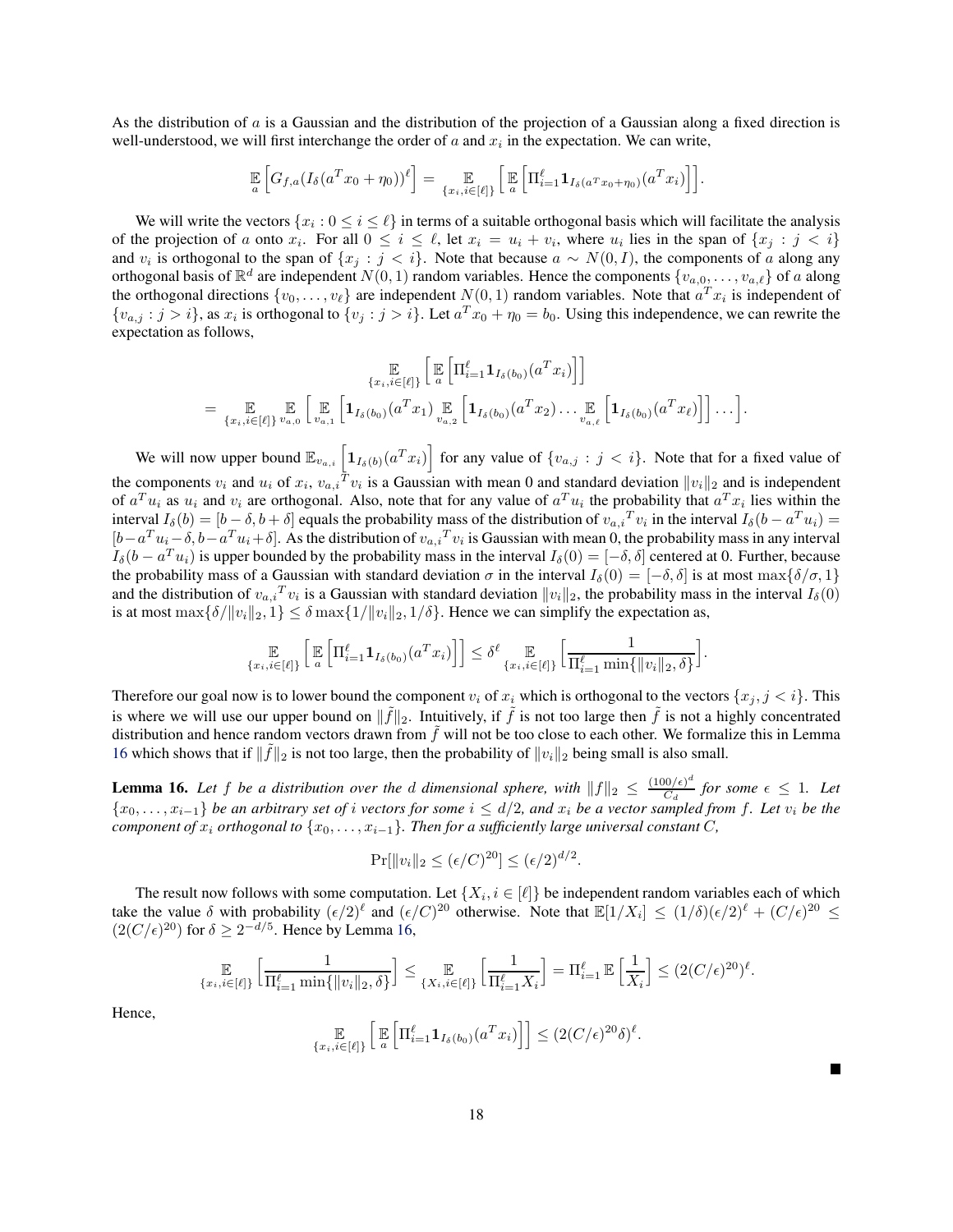We remark that the bound in Lemma [1](#page-6-0) is tight up to the constant C and the constant 20 in the exponent of  $\epsilon$ . This follows from the case where  $\hat{f}$  is the uniform distribution on all points x on the unit sphere which are distance at most  $\epsilon$  from a fixed point  $x_0$ .

We now prove Lemma [16.](#page-18-0) Lemma [3,](#page-8-3) which is used in the proof of Theorem [1,](#page-8-0) is a corollary of Lemma [16](#page-18-0) and follows by appropriately rescaling the constants in the statement of Lemma [16.](#page-18-0)

**Lemma 16.** Let f be a distribution over the d dimensional sphere, with  $||f||_2 \leq \frac{(100/\epsilon)^d}{C_d}$  $\frac{f(0/\epsilon)}{C_d}$  for some  $\epsilon \leq 1$ . Let {x0, . . . , xi−1} *be an arbitrary set of* i *vectors for some* i ≤ d/2*, and* x<sup>i</sup> *be a vector sampled from* f*. Let* v<sup>i</sup> *be the component of*  $x_i$  *orthogonal to*  $\{x_0, \ldots, x_{i-1}\}$ *. Then for a sufficiently large universal constant* C*,* 

$$
\Pr[\|v_i\|_2 \le (\epsilon/C)^{20}] \le (\epsilon/2)^{d/2}.
$$

**Proof.** We will first upper bound the probability that  $||v_i||_2 \le (\epsilon/C)^{20}$  for any  $i \le d/2$  if  $x_i$  is drawn uniformly at random from the unit sphere. As the Gaussian distribution is spherically symmetric, we can assume without loss of generality that  $\{x_i : j < i\}$  span the first i basis directions. Sampling  $x_i$  uniformly at random from the unit sphere is equivalent to first sampling a vector  $\tilde{x_i}$  whose each coordinate is sampled independently from a  $N(0, 1/d)$  distribution, and then setting  $x_i = \tilde{x}_i/||\tilde{x}_i||_2$ . Using this formulation, let the jth coordinate of  $\tilde{x}_i$  be  $z_j$ , where  $z_j \sim N(0, 1/d)$ . We will first show that with probability  $1 - \epsilon^d$ ,  $\|\tilde{x}_i\|_2 \leq 2\sqrt{1/\epsilon}$ . This follows from the following tail bound for  $\chi^2$ random variables. Note that  $r^2 = d \sum_{j=1}^d z_j^2$  is the sum of d standard Gaussian random variable and hence is a  $\chi^2$ random variables with d degrees of freedom. We use the following concentration inequality for a  $\chi^2$  random variable  $r$  with  $d$  degrees of freedom (Lemma 1 in [Laurent and Massart](#page-22-8) [\[2000](#page-22-8)]),

$$
\Pr[r^2 - d \ge 2\sqrt{dt} + 2t] \le e^{-t}, \ \forall \ t > 0.
$$

Choosing  $t = d \log(1/\epsilon)$ ,

$$
\Pr[r^2 - d \ge 2d\sqrt{\log(1/\epsilon)} + 2d\log(1/\epsilon)] \le \epsilon^d.
$$

Using the fact that  $4 \max(\log(1/\epsilon), \sqrt{\log(1/\epsilon)}) \leq 3/\epsilon$  for  $0 \leq \epsilon \leq 1$ ,  $\Pr[r^2 - d \geq 3d/\epsilon] \leq \epsilon^d$ . Hence  $\|\tilde{x}_i\|_2 \leq \sqrt{1+3/\epsilon} \leq \sqrt{4/\epsilon}$  with failure probability  $\epsilon^d$ .  $\sqrt{1+3/\epsilon} \leq \sqrt{4/\epsilon}$  with failure probability  $\epsilon^d$ .

We now claim that  $Pr[\sum_{j=i+1}^{d} z_i^2 \leq \epsilon^2/64] \leq \epsilon^{d/4}$ . Note that if  $\sum_{j=i+1}^{d} z_i^2 \leq \epsilon^2/64$ , then by Markov's inequality  $z_j^2 \leq \epsilon^2/(32(d-i)) \leq \epsilon^2/(16d)$  for at least half of the random variables  $\{z_j : j \in [i+1,d]\}$ . As  $z_j$  is a  $N(0,1/d)$ random variable, hence  $Pr[|z_j| \le \epsilon/(4\sqrt{d})] \le \epsilon/4$ . Hence the probability that  $z_j^2 \le \epsilon^2/(4d)$  for at least half of the random variables  $\{z_j : j \in [i+1,d]\}$  is at most the probability that at least half of a set of  $(d-i)$  independent coins land heads when all of them are flipped, given that each of them has probability  $\epsilon/4$  of landing head. Let  $X_j$  be the indicator random variable denoting the event  $|z_j| \le \epsilon/(4\sqrt{d})$ , note that  $Pr[X_j = 1] \le \epsilon/4$ . Let  $X = \sum_{j=i+1}^d X_j$ . Then by standard Chernoff bounds,

$$
\Pr[X \ge (d-i)/2] \le \exp\{-(d-i)D(1/2 \parallel \epsilon/4)\}\
$$

where  $D(1/2 \parallel \epsilon/4)$  is the relative entropy of  $1/2$  with respect to  $\epsilon/4$ . Note that  $D(1/2 \parallel \epsilon/4) \ge \frac{-\ln(\epsilon)}{2}$  and  $(d - i) \ge d/2$ . Therefore,

$$
\Pr[X \ge (d-i)/2] \le \epsilon^{d/4}.
$$

Hence for any  $i \le d/2$ ,  $\sum_{j=i+1}^{d} z_j^2 \ge \epsilon^2/64$  with failure probability  $\epsilon^{d/4}$ . Note that  $||v_i||_2^2 = \sum_{j=i+1}^{d} z_j^2/||\tilde{x}_i||_2^2$ , and we have shown that  $\|\tilde{x}_i\|_2^2 \le 4/\epsilon$  with failure probability  $\epsilon^d$ . Therefore, by a union bound,  $Pr[\|v_i\|_2 \le \epsilon^{1.5}/16] \le$  $\epsilon^{d/4} + \epsilon^d \leq 2\epsilon^{d/4}$ . For any  $C \geq 200$  and  $\epsilon \in (0, 1]$ , this implies that  $Pr[\|v_i\|_2 \leq (\epsilon/C)^{20}] \leq (\epsilon/100)^{3d}$  when  $x_i$  is drawn uniformly from the unit sphere. We next show that this implies that  $Pr[\|v_i\|_2 \le (\epsilon/C)^{20}]$  is also small when  $x_i$ is drawn uniformly from some distribution f such that  $||f||_2$  is small.

Let X be the set of all  $x_i$  on the unit sphere such that  $||v_i||_2 \leq (\epsilon/C)^{20}$ . We have shown that for  $x_i$  drawn uniformly from the unit sphere,  $Pr[x_i \in \mathcal{X}] \leq (\epsilon/100)^{3d}$ . Note that if X has probability p under the distribution *f*, then  $||f||_2 \ge \frac{p(100/\epsilon)^{3d/2}}{C_d}$  $\frac{(\lambda/\epsilon)^{3d/2}}{C_d}$ . This is because the uniform distribution on X has norm  $\frac{(100/\epsilon)^{3d/2}}{C_d}$  $\frac{C_{d}}{C_{d}}$ . Therefore if  $||f||_2 \leq \frac{(100/\epsilon)^d}{C_d}$  $\frac{d(0/\epsilon)^a}{C_d}$ , then  $p \le (\epsilon/2)^{d/2}$ .

П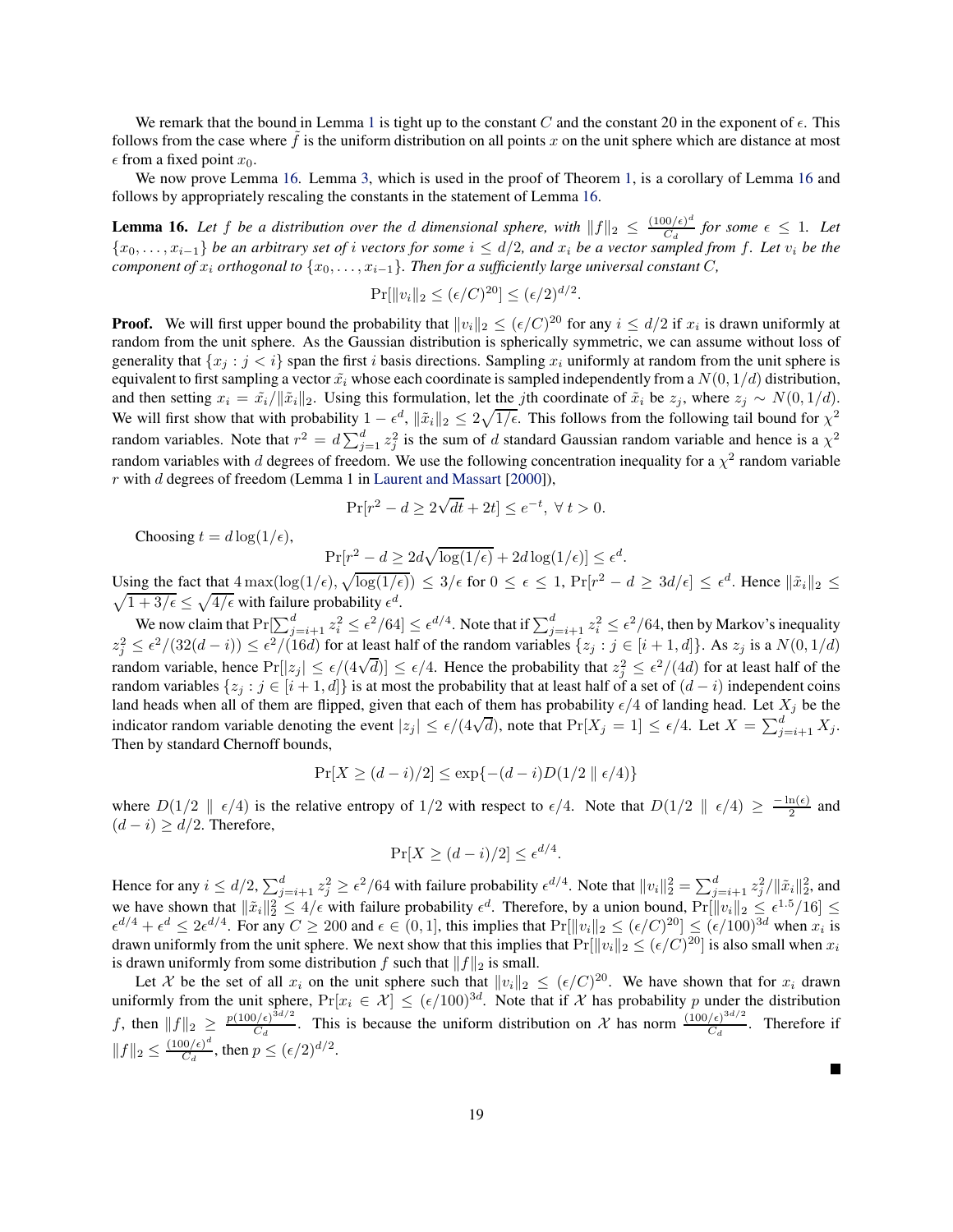## References

- <span id="page-20-0"></span>Ran Raz. Fast learning requires good memory: A time-space lower bound for parity learning. In *Foundations of Computer Science (FOCS), 2016 IEEE 57th Annual Symposium on*, pages 266–275. IEEE, 2016.
- <span id="page-20-1"></span>Ran Raz. A time-space lower bound for a large class of learning problems. In *Foundations of Computer Science (FOCS), 2017 IEEE 58th Annual Symposium on*, pages 732–742. IEEE, 2017.
- <span id="page-20-2"></span>Paul Beame, Shayan Oveis Gharan, and Xin Yang. Time-space tradeoffs for learning finite functions from random evaluations, with applications to polynomials. In *Conference On Learning Theory*, pages 843–856, 2018.
- <span id="page-20-3"></span>Gillat Kol, Ran Raz, and Avishay Tal. Time-space hardness of learning sparse parities. In *Proceedings of the 49th Annual ACM SIGACT Symposium on Theory of Computing*, pages 1067–1080. ACM, 2017.
- <span id="page-20-4"></span>Dana Moshkovitz and Michal Moshkovitz. Mixing implies lower bounds for space bounded learning. In *Conference on Learning Theory*, pages 1516–1566, 2017.
- <span id="page-20-5"></span>Dana Moshkovitz and Michal Moshkovitz. Entropy samplers and strong generic lower bounds for space bounded learning. In *9th Innovations in Theoretical Computer Science Conference (ITCS)*, 2018.
- <span id="page-20-6"></span>Sumegha Garg, Ran Raz, and Avishay Tal. Extractor-based time-space lower bounds for learning. In *Proceedings of the 50th Annual ACM SIGACT Symposium on Theory of Computing*, pages 990–1002. ACM, 2018.
- <span id="page-20-7"></span>Jacob Steinhardt, Gregory Valiant, and Stefan Wager. Memory, communication, and statistical queries. In *Conference on Learning Theory*, pages 1490–1516, 2016.
- <span id="page-20-8"></span>A.S. Nemirovski and D.B Yudin. Problem complexity and method efficiency in optimization. 1983.
- <span id="page-20-9"></span>Yurii Nesterov. Introductory lectures on convex optimization: A basic course. 2014.
- <span id="page-20-10"></span>Sébastien Bubeck. Convex optimization: Algorithms and complexity. *Foundations and Trends in Machine Learning*, 8(3-4):231–357, 2015.
- <span id="page-20-11"></span>Arkadi Nemirovski. On parallel complexity of nonsmooth convex optimization. *J. Complexity*, 10(4):451–463, 1994.
- <span id="page-20-12"></span>Eric Balkanski and Yaron Singer. Parallelization does not accelerate convex optimization: Adaptivity lower bounds for non-smooth convex minimization. *CoRR*, abs/1808.03880, 2018.
- <span id="page-20-13"></span>Jelena Diakonikolas and Cristóbal Guzmán. Lower bounds for parallel and randomized convex optimization. *CoRR*, abs/1811.01903, 2018.
- <span id="page-20-14"></span>Thomas Strohmer and Roman Vershynin. A randomized solver for linear systems with exponential convergence. In *10th International Workshop on Randomization and Computation, RANDOM*, pages 499–507, 2006.
- <span id="page-20-15"></span>Chonghai Hu, James T. Kwok, and Weike Pan. Accelerated gradient methods for stochastic optimization and online learning. In *Advances in Neural Information Processing Systems*, pages 781–789, 2009.
- <span id="page-20-16"></span>Guanghui Lan. An optimal method for stochastic composite optimization. *Math. Program.*, 133(1-2):365–397, 2012. doi: 10.1007/s10107-010-0434-y.
- <span id="page-20-17"></span>Saeed Ghadimi and Guanghui Lan. Optimal stochastic approximation algorithms for strongly convex stochastic composite optimization, II: shrinking procedures and optimal algorithms. *SIAM Journal on Optimization*, 23(4):2061– 2089, 2013. doi: 10.1137/110848876.
- <span id="page-20-18"></span>Yin Tat Lee and Aaron Sidford. Efficient accelerated coordinate descent methods and faster algorithms for solving linear systems. In *54th Annual IEEE Symposium on Foundations of Computer Science, FOCS 2013, 26-29 October, 2013, Berkeley, CA, USA*, pages 147–156, 2013.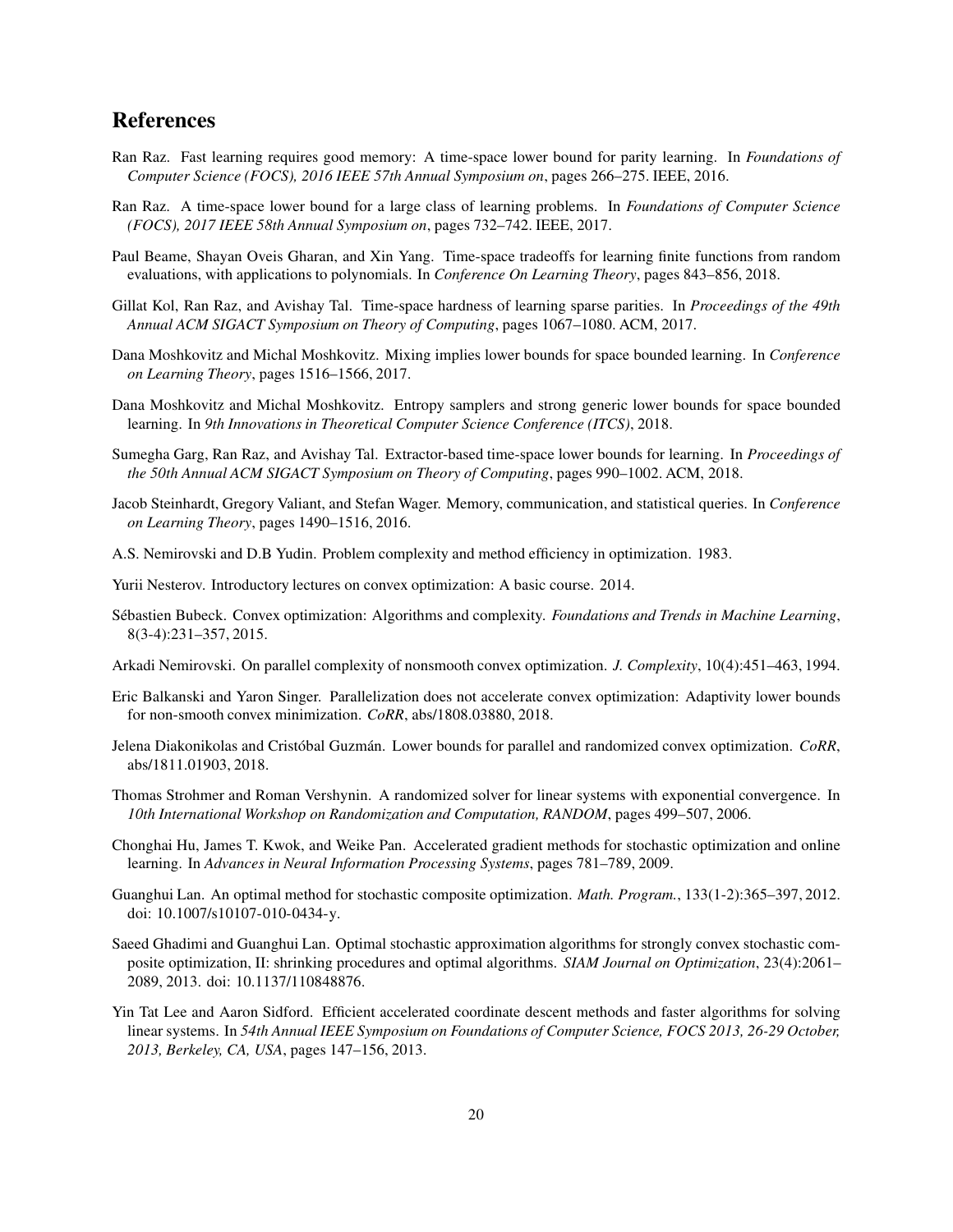- <span id="page-21-0"></span>Roy Frostig, Rong Ge, Sham M. Kakade, and Aaron Sidford. Competing with the empirical risk minimizer in a single pass. In *Proceedings of The 28th Conference on Learning Theory, COLT 2015, Paris, France, July 3-6, 2015*, pages 728–763, 2015.
- <span id="page-21-1"></span>Ji Liu and Stephen J. Wright. An accelerated randomized kaczmarz algorithm. *Math. Comput.*, 85(297):153–178, 2016.
- <span id="page-21-2"></span>Deanna Needell, Nathan Srebro, and Rachel Ward. Stochastic gradient descent, weighted sampling, and the randomized Kaczmarz algorithm. *Math. Program.*, 155(1-2):549–573, 2016. doi: 10.1007/s10107-015-0864-7.
- <span id="page-21-3"></span>Aymeric Dieuleveut, Nicolas Flammarion, and Francis Bach. Harder, better, faster, stronger convergence rates for least-squares regression. *J. Mach. Learn. Res.*, 18(1):3520–3570, 2017.
- <span id="page-21-4"></span>Prateek Jain, Sham M. Kakade, Rahul Kidambi, Praneeth Netrapalli, and Aaron Sidford. Accelerating stochastic gradient descent for least squares regression. In *Conference On Learning Theory, COLT 2018, Stockholm, Sweden, 6-9 July 2018.*, pages 545–604, 2018.
- <span id="page-21-5"></span>Weihao Kong. Personal communication. 2018.
- <span id="page-21-6"></span>Jacob Steinhardt and John Duchi. Minimax rates for memory-bounded sparse linear regression. In *Conference on Learning Theory*, pages 1564–1587, 2015.
- <span id="page-21-7"></span>Ohad Shamir. Fundamental limits of online and distributed algorithms for statistical learning and estimation. In *Advances in Neural Information Processing Systems*, pages 163–171, 2014.
- <span id="page-21-8"></span>Yuval Dagan and Ohad Shamir. Detecting correlations with little memory and communication. In *Conference on Learning Theory (COLT)*, 2018.
- <span id="page-21-9"></span>Mark Braverman, Ankit Garg, Tengyu Ma, Huy L Nguyen, and David P Woodruff. Communication lower bounds for statistical estimation problems via a distributed data processing inequality. In *Proceedings of the forty-eighth annual ACM symposium on Theory of Computing*, pages 1011–1020. ACM, 2016.
- <span id="page-21-10"></span>Noga Alon, Yossi Matias, and Mario Szegedy. The space complexity of approximating the frequency moments. *Journal of Computer and system sciences*, 58(1):137–147, 1999.
- <span id="page-21-11"></span>Ziv Bar-Yossef, Thathachar S Jayram, Ravi Kumar, and D Sivakumar. An information statistics approach to data stream and communication complexity. *Journal of Computer and System Sciences*, 68(4):702–732, 2004.
- <span id="page-21-12"></span>Blake E. Woodworth and Nati Srebro. Tight complexity bounds for optimizing composite objectives. In *Advances in Neural Information Processing Systems*, pages 3639–3647, 2016.
- <span id="page-21-13"></span>Gábor Braun, Cristobal Guzman, and Sebastian Pokutta. Lower bounds on the oracle complexity of nonsmooth convex optimization via information theory. *IEEE Trans. Information Theory*, 63(7):4709–4724, 2017.
- <span id="page-21-14"></span>Yurii Nesterov. How to make the gradients small. *Optima*, 88:10–11, 2012.
- <span id="page-21-15"></span>Coralia Cartis, Nicholas IM Gould, and Philippe L Toint. *How Much Patience to You Have?: A Worst-case Perspective on Smooth Noncovex Optimization*. Science and Technology Facilities Council Swindon, 2012.
- <span id="page-21-16"></span>Coralia Cartis, Nick IM Gould, and Philippe L Toint. Worst-case evaluation complexity and optimality of second-order methods for nonconvex smooth optimization. *arXiv preprint arXiv:1709.07180*, 2017.
- <span id="page-21-17"></span>Yair Carmon, John C. Duchi, Oliver Hinder, and Aaron Sidford. Lower bounds for finding stationary points I. *CoRR*, abs/1710.11606, 2017a.
- <span id="page-21-18"></span>Yair Carmon, John C Duchi, Oliver Hinder, and Aaron Sidford. Lower bounds for finding stationary points II: Firstorder methods. *arXiv preprint arXiv:1711.00841*, 2017b.